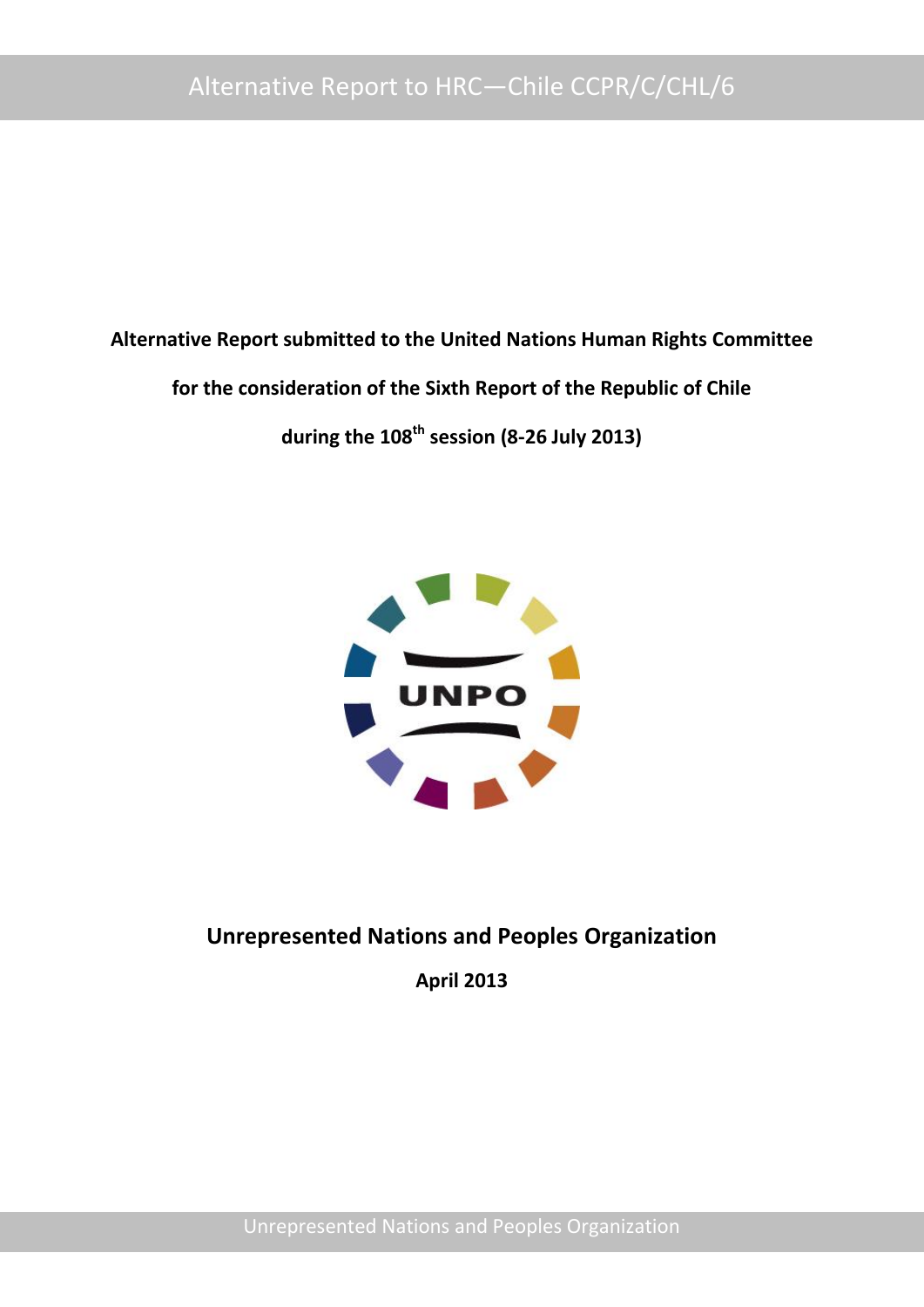# **TABLE OF CONTENTS**

**Unrepresented Nations and Peoples Organization** International Secretariat Laan van Meerdervoort 70 2517AN The Hague The Netherlands www.unpo.org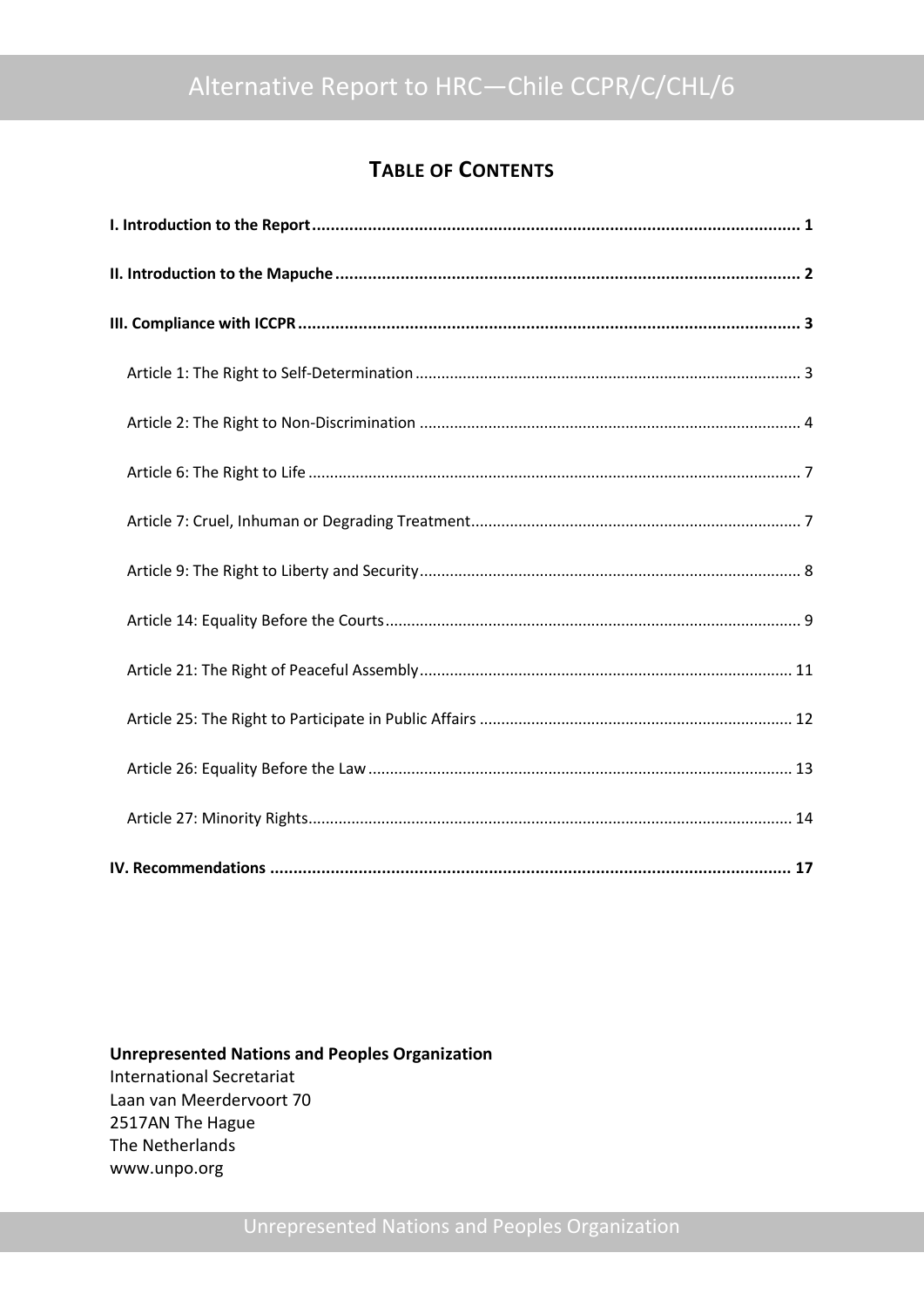# **I. INTRODUCTION TO THE REPORT**

<span id="page-2-0"></span>This alternative report is to be submitted by the Unrepresented Nations and Peoples Organization (UNPO) on the occasion of the 108th Pre-Sessional Working Group of the Human Rights Committee (HRC; hereafter referred to as "the Committee").

This report discusses the International Covenant on Civil and Political Rights (ICCPR; hereafter referred to as "the Covenant") and the application of its articles with respect to the Republic of Chile. The articles considered to have been violated shall be discussed sequentially, with recommendations on how to rectify and/or prevent further breaches suggested in turn. The final section of the report summarises these recommendations in order to inform the discussions between the Committee and the delegation of the Republic of Chile at the 108th session.

This alternative report will focus on the situation of the Mapuche people in Chile and the Chilean government's compliance with and implementation of the provisions in the Covenant as it affects the Mapuche.

The major issues discussed in this report are the lack of self-determination and the portrayal of the Mapuche as terrorists, accompanied by the application of draconian anti-terrorism laws. The Mapuche are the largest indigenous group in Chile, and comprise a significant part of the entire population of Chile, yet they remain constitutionally unrecognised. Furthermore, decisions affecting their ancestral land are often made without consultation, with deleterious consequences for the culture of the Mapuche. In addition to the lack of consultation, when Mapuche protest their discrimination, they are branded as "terrorists". The selective use of anti-terrorism laws is a blatant exercise of racial and ethnic discrimination, and violates many of the rights enshrined in the Covenant. Many human rights groups and other non-governmental organisations have condemned and questioned the use of these, and other, anachronistic laws and practices, which indicate the scope of the human rights abuses being committed.

The Hague, April 2013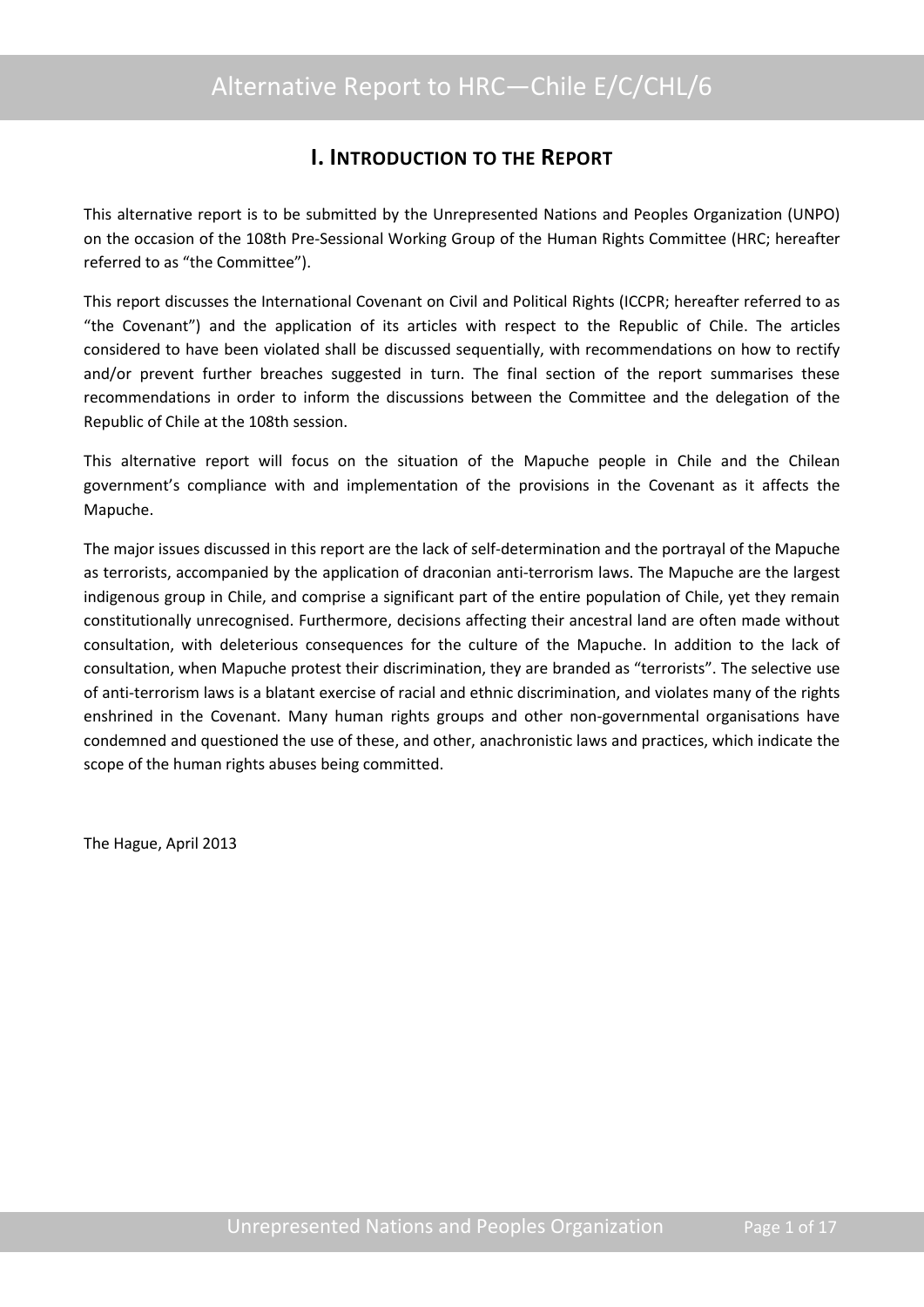## **II. INTRODUCTION TO THE MAPUCHE**

<span id="page-3-0"></span>The Mapuche are the largest indigenous group in Chile, with over 1.4 million people and making up approximately 8.7 per cent of the population of Chile.<sup>1</sup> The Mapuche are among the poorest and most marginalised groups in Chilean society. Around one-third of all Mapuche live below the poverty line (43,712 CLP per capita in urban areas; 29,473 CLP in rural areas). Approximately 80 per cent of heads of rural Mapuche households have less than four years of schooling. Less than three per cent of the entire Mapuche population receive any further educational training beyond high school.<sup>2</sup> Due to their current abysmal situation, and the systematic expropriation of Mapuche land, many Mapuche feel as though they are owed a "historical debt" by the Chilean government. $3$ 

Historically, the Mapuche resisted colonisation for centuries, defeating Incan, Spanish and Chilean forces. However, between 1861 and 1883, the Chilean waged a war against the Mapuche known as the *Pacificación de la Araucanía*, which ended the Mapuche rebellion and with it their independence. The Chilean government created slightly fewer than 3000 *reducciónes*—pockets of land onto which the Mapuche could live their lives, distanced from national politics—which were later sub-divided and sold to wealthy elites and corporations, leaving the Mapuche with just over five per cent of their original territory.<sup>4</sup>

Throughout the 1960s and 1970s, successive governments instituted polices of land reform, which restored some ancestral land to the Mapuche. However, the coup in 1973 essentially reversed the land reform policies by offering Mapuche lands to international investors so as to bolster Chile's economy.<sup>5</sup> The Mapuche themselves were vilified under the Pinochet regime, often classified as "communists", and assimilation programmes were pursued with renewed fervour.

The Concertación government, elected in 1989, campaigned on a platform of indigenous rights.<sup>6</sup> The Mapuche petitioned the new government about their land rights and their previous vilification. The new government however, focused more on remedying the damage directly caused by the Pinochet regime, rather than addressing historical indigenous grievances. Mapuche expectations such as land reform, constitutional recognition, and an element of control over natural resources were not met. Organised Mapuche political and social protests began in the early 1990s, and have been escalating ever since.<sup>7</sup>

Presently, many Mapuche live in abject poverty, and those who continue to campaign for land rights are designated as terrorists by the media, and prosecuted as such under unjust anti-terrorism laws. This violation of the Mapuche's human rights, and other infringements, are outlined in this alternative report.

<sup>&</sup>lt;sup>1</sup> "Resultados Censo 2012," Instituto Nacional de Estadísticas, http://www.censo.cl/.

<sup>&</sup>lt;sup>2</sup> Claudio A. Agostini, Philip H. Brown, and Andrei C. Roman, "Poverty and Inequality among Ethnic Groups in Chile," *World Development* 38, no. 7 (2010). 1028.

<sup>&</sup>lt;sup>3</sup> Gilda M. Waldman, "Historical Memory and Present-Day Oblivion: The Mapuche Conflict in Post-Dictatorial Chile," *Time & Society* 21, no. 1 (2012). p64.

<sup>&</sup>lt;sup>4</sup> David Carruthers and Patricia Rodriguez, "Mapuche Protest, Environmental Conflict and Social Movement Linkage in Chile," *Third World Quarterly* 30, no. 4 (2009). 744.

<sup>5</sup> Waldman, "Historical Memory and Present-Day Oblivion: The Mapuche Conflict in Post-Dictatorial Chile." 58–59.

<sup>6</sup> Carruthers and Rodriguez, "Mapuche Protest, Environmental Conflict and Social Movement Linkage in Chile." 745.

 $7$  Waldman, "Historical Memory and Present-Day Oblivion: The Mapuche Conflict in Post-Dictatorial Chile." p61.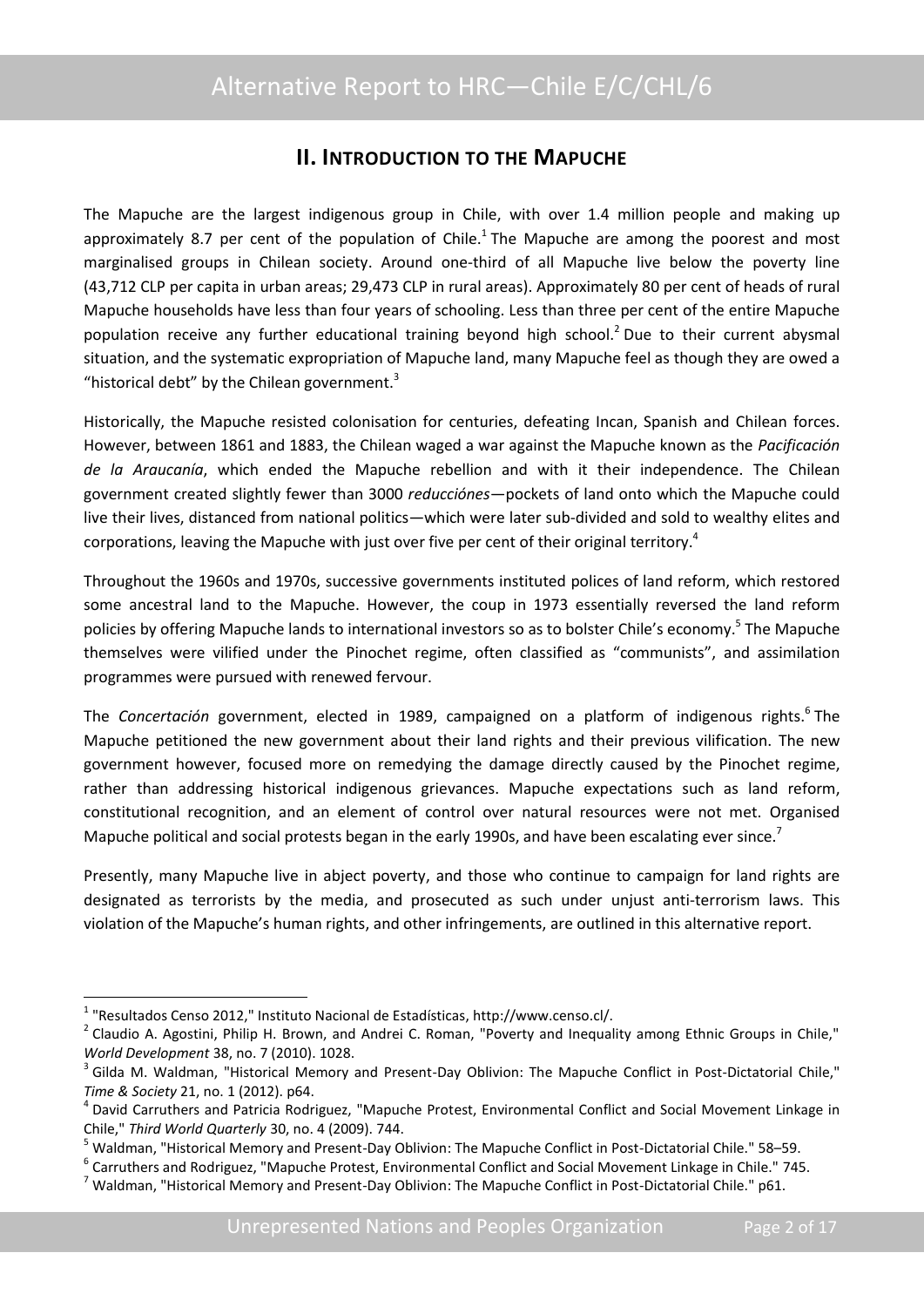# **III. COMPLIANCE WITH ICCPR**

### <span id="page-4-1"></span><span id="page-4-0"></span>**ARTICLE 1: THE RIGHT TO SELF-DETERMINATION**

**Article 1.1:** *All peoples have the right of self-determination. By virtue of that right they freely determine their political status and freely pursue their economic, social and cultural development.*

**Article 1.2:** *All peoples may, for their own ends, freely dispose of their natural wealth and resources without prejudice to any obligations arising out of international economic co-operation, based upon the principle of mutual benefit, and international law. In no case may a people be deprived of its own means of subsistence.*

As the situation stands currently, there is no constitutional recognition of the indigenous people of Chile.<sup>8</sup> Despite a statement made by President Piñera earlier this year suggesting the imminent creation of a bill to grant such recognition, so far the indigenous people of Chile remain unrecognised.<sup>9</sup> As the Mapuche and other indigenous peoples have not been afforded constitutional recognition, their right to selfdetermination—as provided by international law—has been violated.<sup>10</sup> As long as recognition is withheld, the economic, social and cultural development of the Mapuche, and other indigenous people of Chile, shall be encumbered by the State.

Historically, Chile has afforded varying degrees of recognition to the Mapuche people. While under colonial rule, the rights of the Mapuche to independence and independent sovereignty were officially recognised by the Spanish government.<sup>11</sup> Furthermore, until 1962 the Chilean State maintained "border relations" with the Mapuche, in effect bestowing upon them a form of recognition.<sup>12</sup>

The Republic of Chile's report submitted to the Committee makes no mention of indigenous recognition, let alone the status of the Mapuche.<sup>13</sup> The right to self-determination, as interpreted by the Republic of Chile and explained by their report, refers only to the institutional elements present in legal framework of a republic (specifically periodic elections and universal suffrage). While commendable, the absence of indigenous recognition is a grievous shortcoming, especially for a modern and ostensibly democratic country such as Chile.

While the creation of the 1993 Indigenous Law and the creation of the *Corporacion Nacional de Desarrollo Indigena* (CONADI)<sup>14</sup> are to be commended as tentative steps in the right direction regarding indigenous self-

1

<sup>8</sup> "Decreto 100 - Fija El Texto Refundido, Coordinadoy Systematizado De La Constitucion Politica De La Republica De Chile," ed. Congreso Nacional de Chile (2005).

<sup>&</sup>lt;sup>9</sup> "Piñera Prepared to Grant Constitutional Recognition to Chile's Indigenous Groups," MercoPress, http://en.mercopress.com/2013/01/23/pinera-prepared-to-grant-constitutional-recognition-to-chile-s-indigenousgroups.

<sup>10</sup> Instituto Nacional de Derechos Humanos INDH, "Human Rights Situation in Chile: Executive Summary," in *Annual Report* (Instituto Nacional de Derechos Humanos (INDH), 2012). p4

<sup>&</sup>lt;sup>11</sup> Patricia Richards, "Of Indians and Terrorists: How the State and Local Elites Construct the Mapuche in Neoliberal Multicultural Chile," *Journal of Latin American Studies* 42, no. 01 (2010). p61.

 $12$  Ibid. p62.

<sup>&</sup>lt;sup>13</sup> "Examen De Los Informes Presentados Por Los Estados Partes En Virtud Del Artículo 40 Del Pacto: Chile," (Comité de Derechos Humanos, 2012). [13]

<sup>&</sup>lt;sup>14</sup> National Corporation for Indigenous Development.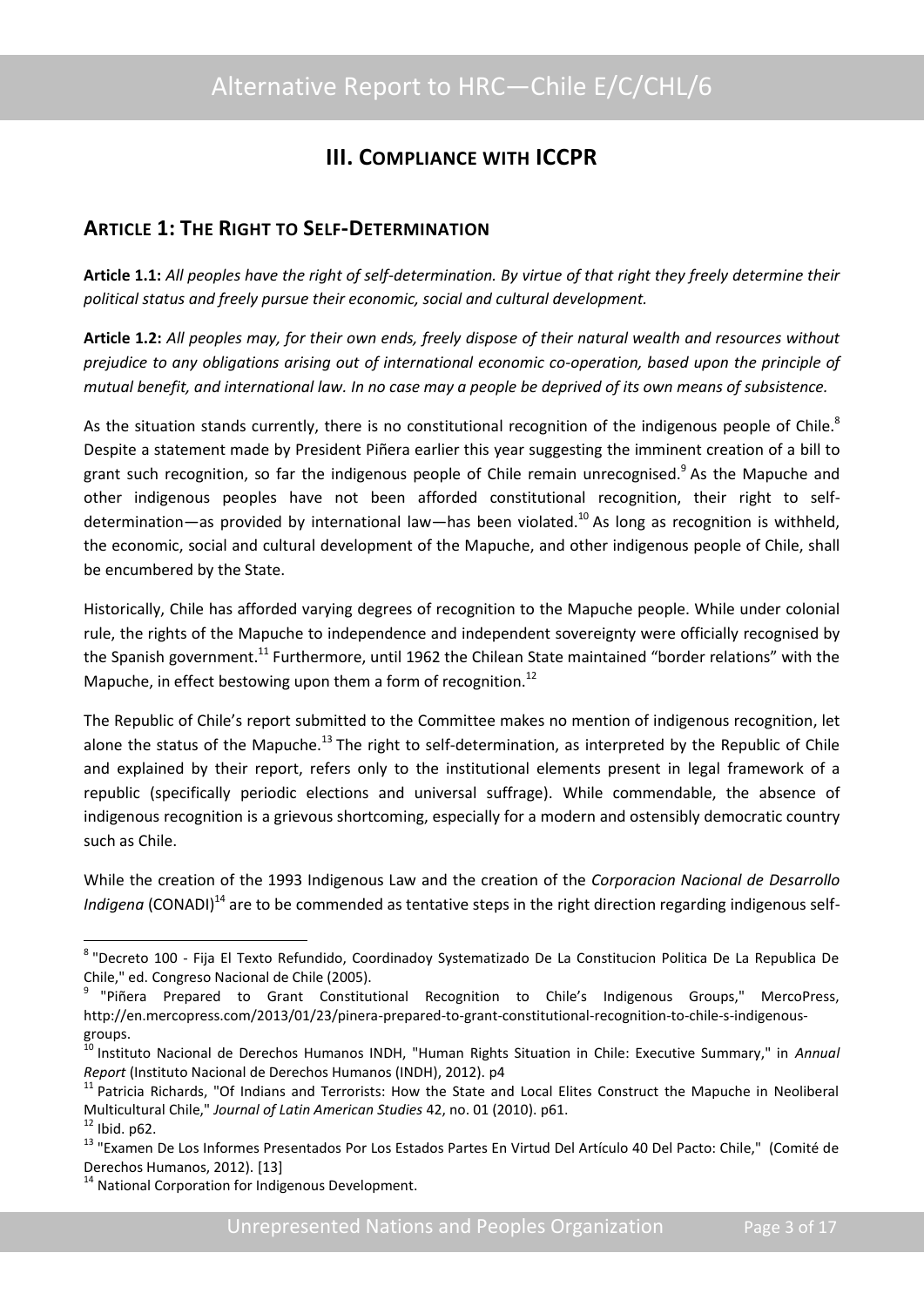determination, further steps are needed. The lands deemed "indigenous lands" (and thus the lands which are available to be purchased by indigenous people) under this law are only those which were granted to the Mapuche after the *Pacificación*, which is approximately only 6.4 per cent of their original territory.<sup>15</sup> This amounts to a deprivation of over 93 per cent of the ancestral land of the Mapuche, which in effect is a deprivation of the Mapuche's means of subsistence, a violation of Article 1.2.

Furthermore, these steps, and other policies such as housing grants and training programmes, are based upon the notion that Mapuche demands are due to underlying socio-economic problems, rather than an absence of control over their national destiny. It is illustrative that previous governments have enacted policies of the types mentioned above, rather than considering notions such as autonomous territories, selfgovernment or even some form of collective political representation.<sup>16</sup> Constitutional recognition of the Mapuche and other indigenous people is arguably the first step to satisfactorily address the issues of the Mapuche and remedy the violation of the right of self-determination.

What little influence the Mapuche can exercise on their self-determination is limited by the Ministry of Planning's Decree 124 which governs any negotiations with indigenous peoples. Amnesty International has said that Decree 124 does not live up to the standards as set by the International Labour Organization's (ILO) Convention No.  $169$ <sup>17</sup> Convention 169 states that indigenous peoples have a right to participate in the decision-making process of policies which affect them. In August 2012 it was announced that new regulations would be enacted to replace Decree 124, however Chile's *Instituto Nacional de Derechos Humanos* (INDH)<sup>18</sup> has criticised the proposal on the basis that it 'fails to meet international standards in various important aspects, and [requires] substantial improvement'.<sup>19</sup>

#### *Recommendations:*

- Grant constitutional recognition of the Mapuche and other indigenous people.
- Establish a mechanism by which to enable the restitution of ancestral land to the Mapuche and other indigenous peoples, with appropriate compensation for affected third parties.
- Create legislation to safeguard the Mapuche's and other indigenous people's right to use ancestral land, even if not exclusively occupied.

## <span id="page-5-0"></span>**ARTICLE 2: THE RIGHT TO NON-DISCRIMINATION**

**Article 2.1:** *Each State Party to the present Covenant undertakes to respect and to ensure to all individuals within its territory and subject to its jurisdiction the rights recognized in the present Covenant, without distinction of any kind, such as race, colour, sex, language, religion, political or other opinion, national or social origin, property, birth or other status.*

<sup>&</sup>lt;sup>15</sup> Richards, "Of Indians and Terrorists: How the State and Local Elites Construct the Mapuche in Neoliberal Multicultural Chile." pp62, 68.

 $16$  Ibid. P69.

<sup>&</sup>lt;sup>17</sup> AI, "Amnesty International Report 2012: The State of the World's Human Rights," (Amnesty International, 2012). p106.

<sup>&</sup>lt;sup>18</sup> National Institute of Human Rights.

<sup>19</sup> INDH, "Human Rights Situation in Chile: Executive Summary," in *Annual Report* (Instituto Nacional de Derechos Humanos, 2012). p4.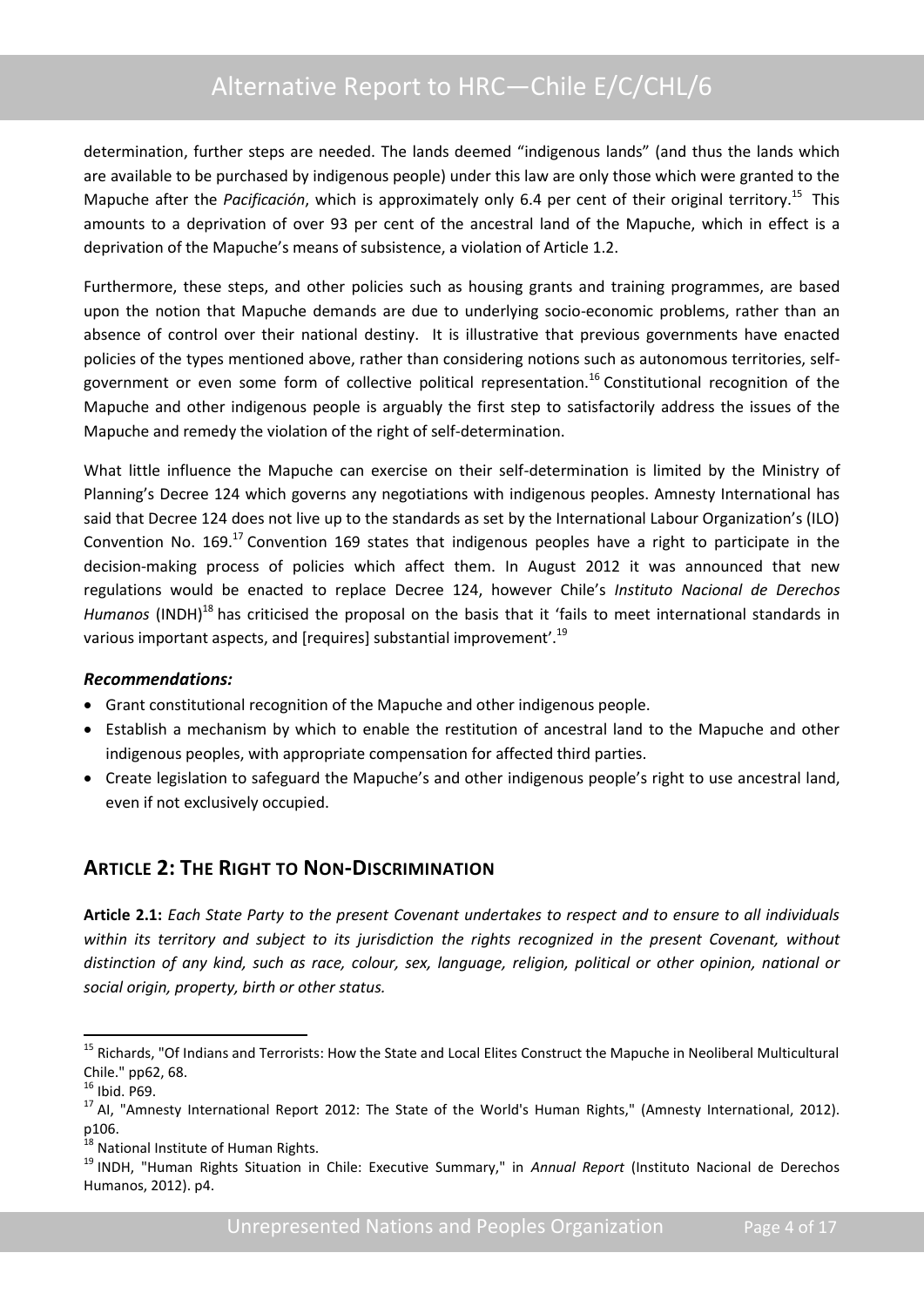**Article 2.2:** *Where not already provided for by existing legislative or other measures, each State Party to the present Covenant undertakes to take the necessary steps, in accordance with its constitutional processes and with the provisions of the present Covenant, to adopt such laws or other measures as may be necessary to give effect to the rights recognized in the present Covenant.*

While officially prohibited by the government, instances of discrimination have been reported. These reports indicate discrimination based on, inter alia, race, ethnicity, gender and social status.<sup>20</sup> The passing of *Lev 20.609* is laudable, in that it provides a complaint mechanism for victims of discrimination. However, this is a remedial strategy, aimed at the providing redress for instances of discrimination, rather than preventing discrimination in the first place. The national narrative perpetuating the basis of discriminatory stereotypes and prejudices must be adapted and modernised in order to prevent future discrimination.<sup>21</sup> The public must be informed, through public awareness and educational campaigns, in order to transform the derogatory myths and perceptions associated with indigenous peoples.

The employment situation of the average Mapuche is emblematic of the myriad forms of discrimination which they face. Typically employed in low-skilled labour (domestic help is the most frequent occupation), Mapuche are often required to work for longer hours and for less pay than would otherwise be the case.<sup>22</sup> Many urban Mapuche are also forced to live in shanty towns ravaged by poverty. Indigenous women face yet another hurdle, for they are often discriminated against on the basis of their gender, the indigeneity, and their lower socio-economic status.<sup>23</sup>

In addition to these daily challenge many Mapuche face, there is the constant and continuous demonization of the Mapuche by the press and by the State. Since the time of former-President Lagos, the Republic of Chile has painted two pictures of the Mapuche: one as a quaint yet willing assimilationist, happy to settle for State gifts; the other as "insurrectionists" and "terrorists".<sup>24</sup> When Mapuche do not fall within the first category, they are relegated to the latter—regardless of intent. The use of the term terrorist in this instance builds upon the US-led War on Terror and allows for a diversion of attention from the underlying issues.<sup>25</sup> Other negative connotations follow the Mapuche as well, including stereotypes such as 'lazy, violent, drunk, uncivilised and primitive'.<sup>26</sup> Construing the Mapuche as terrorists adds undue stress to tensions between the Mapuche and elites at local and national levels, and allows landowners to disregard any legitimate claims regarding repossession of ancestral Mapuche lands.<sup>27</sup>

In order to give voice to these mechanisms of discrimination, the predominantly conservative mass media promotes the discrimination of the Mapuche as terrorists. Indeed, the media 'has in fact made possible the state's punitive measures by stigmatizing the Mapuche movement as 'violent', 'terrorist' and 'illegal'.'<sup>28</sup>

<sup>20</sup> DoS, "Chile," in *Country Reports on Human Rights Practices* (United States of America Department of State, 2011). p11

<sup>&</sup>lt;sup>21</sup> INDH, "Human Rights Situation in Chile: Executive Summary." p7.

<sup>&</sup>lt;sup>22</sup> Waldman, "Historical Memory and Present-Day Oblivion: The Mapuche Conflict in Post-Dictatorial Chile." 66.

<sup>&</sup>lt;sup>23</sup> DoS, "Chile." p16

<sup>&</sup>lt;sup>24</sup> Richards, "Of Indians and Terrorists: How the State and Local Elites Construct the Mapuche in Neoliberal Multicultural Chile." p72.

 $25$  Ibid. p77.

 $^{26}$  Ibid. pp 77-78.

<sup>27</sup> Ibid. pp80, 88–89.

<sup>&</sup>lt;sup>28</sup> Waldman, "Historical Memory and Present-Day Oblivion: The Mapuche Conflict in Post-Dictatorial Chile." p65.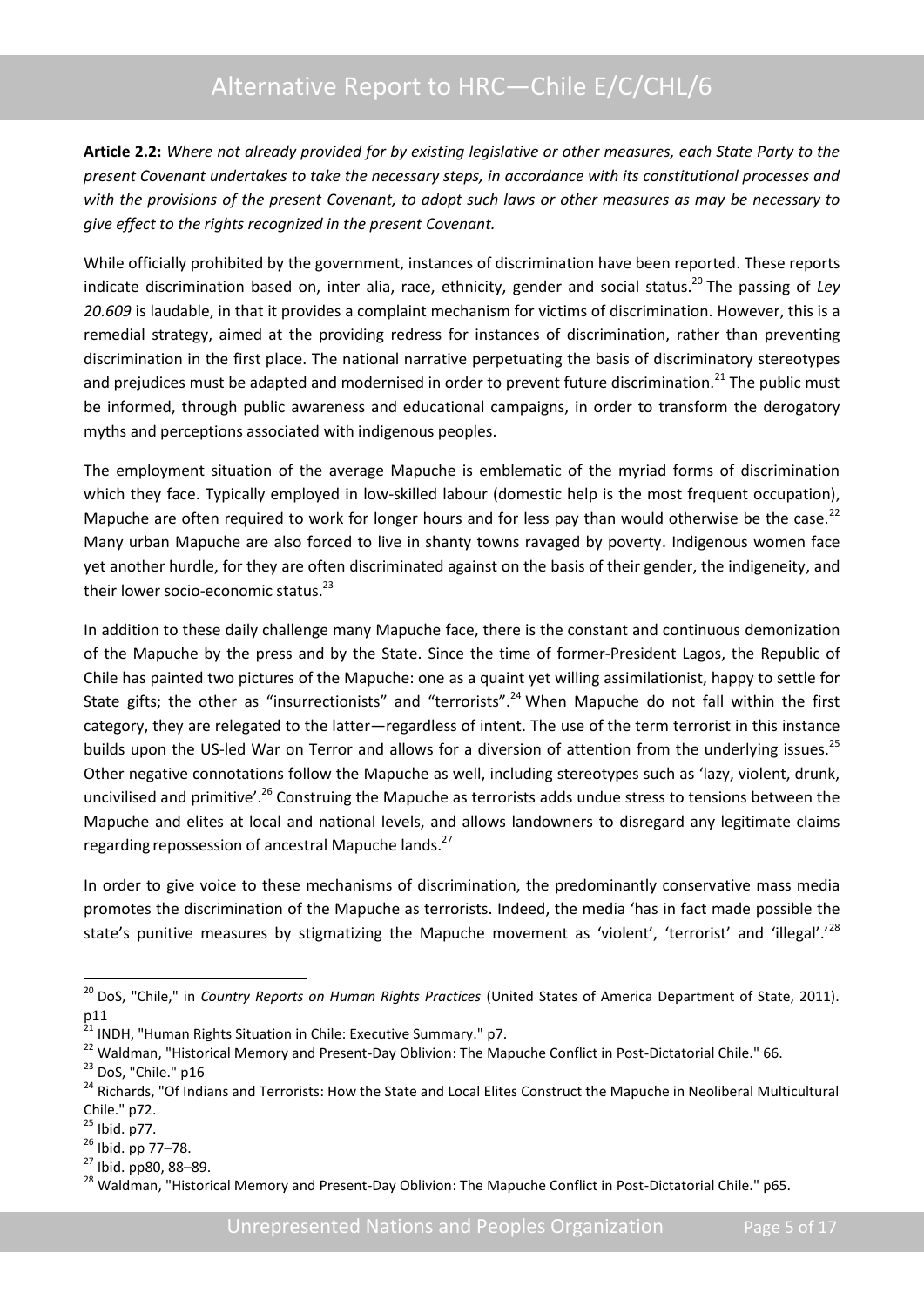These terms of association, when coupled with headlines such as ''Alert in Arauco, Fearing Wave of Mapuche Violence', 'The Mapuche Intifada: The Indigenous Uprising Worsens', 'Mapuches Threaten' and 'Indigenous Communities on the War Path''<sup>29</sup> reinforce the one-sided depiction of the Mapuche.

In addition to their depiction as terrorists, press coverage on the issues the Mapuche face—and any associated human rights violations—is scant. For example, on at least two occasions Mapuche detained by the anti-terrorism laws have participated in hunger strikes; in 2010 from June 26 until October 13 (109 days), and in 2011 from March 15 until June 7 (84 days). The purpose of these hunger strikes was to draw attention to the discriminatory application of the anti-terrorism laws, and to protest the lack of due-process afforded to the indicted. An analysis of various nationwide newspapers published during these two periods mentioned above has shown that when the hunger strikes were mentioned in the press, there is rarely a corresponding mention of human rights violations. Furthermore, where human rights violations are discussed, the majority of articles espouse the viewpoint that no violation exists. Consider that of 639 news pieces concerning the first strike, only 45 focus on human rights violations (about 7%), and of those 45, 36 deny the violations.<sup>30</sup> Furthermore, of 177 notices published in relation to the second strike, only 12 mention human rights (also about 7%), 10 of which deny their violation.<sup>31</sup> These statistics reinforce the biased portrayal of the Mapuche, and underscore the need for an active indigenous media.

Furthermore, national and foreign journalists and filmmakers covering Mapuche issues continue to face harassment by the police and the State. Several journalists have been detained on dubious charges since 2007, including Christopher Harrison, Paul Joffrey, Marcelo Garay and Elena Varela (though the latter was eventually acquitted). News agencies are regularly denied interviews with Mapuche political prisoners.

Finally, Chile has not yet ratified the Optional Protocol for the Convention on the Elimination of All Forms of Discrimination against Women.<sup>32</sup> This protocol should be ratified at the earliest possible moment.

#### *Recommendations:*

- Ratify the Optional Protocol for the Convention on the Elimination of All Forms of Discrimination against Women.
- Establish approaches designed to portray indigenous people in a positive light, such as a Museum of Mapuche History.
- Implement educational programmes at primary and secondary school levels to teach students about Mapuche history, culture and tradition.
- Ensure fair and unbiased media representation of the Mapuche and their land claims.
- Promote the development of indigenous media, including by increasing opportunities for indigenous journalists.

<sup>&</sup>lt;sup>29</sup> Richards, "Of Indians and Terrorists: How the State and Local Elites Construct the Mapuche in Neoliberal Multicultural Chile." p75.

<sup>&</sup>lt;sup>30</sup> ICEI and Prof. José Miguel Labrín, "Informe Final: Análisis De La Cobertura Y Tratamiento De Conflictos Indígenas 2010‐2011 " (Santiago, Chile: Institutio de la Comunicación e Imagen (ICEI) 2011). pp48, 57.

 $31$  Ibid. pp59, 66.

<sup>&</sup>lt;sup>32</sup> Observatorio Ciudadano, "Human Rights Situation in Chile 2011," (Observatorio Ciudadano, December 2011).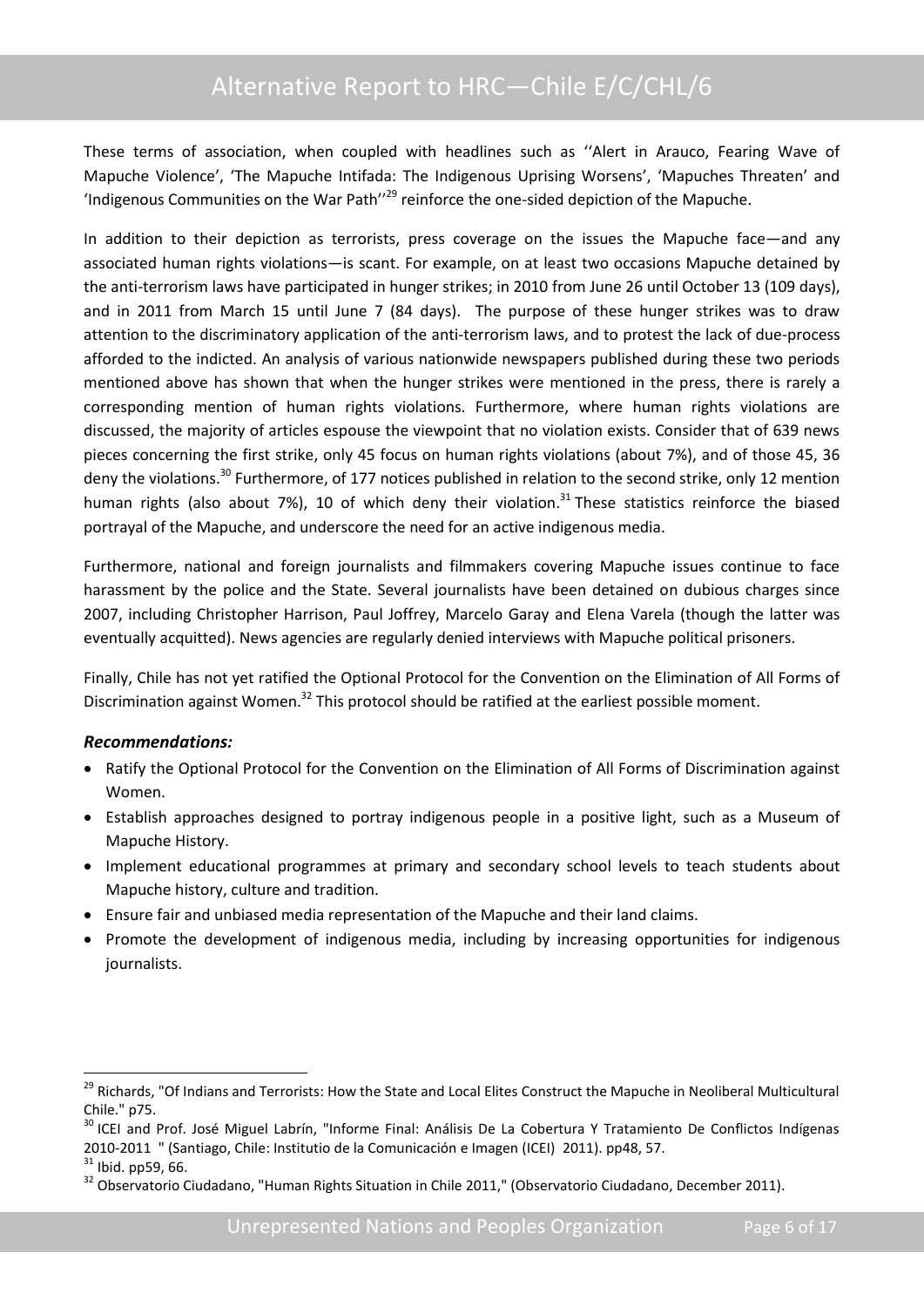## <span id="page-8-0"></span>**ARTICLE 6: THE RIGHT TO LIFE**

**Article 6:** *Every human being has the inherent right to life. This right shall be protected by law. No one shall be arbitrarily deprived of his life.*

More detail on instances of police brutality used against the Mapuche can be found in the discussion of Article 7.

The right to life is perhaps the most fundamental of all human rights however instances of its violation have been reported. Between 2002 and 2010, at least three Mapuche protestors, all youths, were shot dead by police.<sup>33</sup> Police practices of this nature should be condemned, and mechanisms to safeguard against its recurrence should be implemented and/or strengthened. Human Rights Watch has linked the loss of Mapuche lives with police brutality and 'excessive and unjustified force'.<sup>34</sup> Examples of police brutality against Mapuche citizens are all too common, and are a cause of great concern.

Chile's report to the HRC does not mention the deaths of Mapuche at the hands of police, instead focusing on programmes relating to human rights abuses during the period of military government.<sup>35</sup>

#### *Recommendations:*

- Investigate thoroughly, and take punitive action where appropriate, all reported instances of police brutality, especially where loss of life, or women and children are present.
- Encourage fair police practices, especially with regards to justified and proportionate uses of force.
- Where police brutality leads to loss of life, provide compensation to the families of the deceased.

## <span id="page-8-1"></span>**ARTICLE 7: CRUEL, INHUMAN OR DEGRADING TREATMENT**

**Article 7:** *No one shall be subjected to torture or to cruel, inhuman or degrading treatment or punishment. In particular, no one shall be subjected without his free consent to medical or scientific experimentation.*

Chile's report to the Committee outlines several praiseworthy initiatives which the government has taken in order to better uphold human rights, however further measures can be taken. While the inclusion of a human rights component in the *Gendamería de Chile* training programme,<sup>36</sup> the creation of a human rights department within the *Carabineros de Chile*, <sup>37</sup> the adoption of a Memorandum of Understanding with the International Committee of the Red Cross, $38$  and an enhanced communication mechanism with the INDH $39$ are all to be applauded, the fact that at least 212 complaints were recorded against the *Gendarmería* for 2010 and 2011 alone highlights the problem that much work remains to be done.<sup>40</sup>

<sup>&</sup>lt;sup>33</sup> Richards, "Of Indians and Terrorists: How the State and Local Elites Construct the Mapuche in Neoliberal Multicultural Chile." p74

<sup>&</sup>lt;sup>34</sup> DoS, "Chile." p17.

<sup>35</sup> "Examen De Los Informes Presentados Por Los Estados Partes En Virtud Del Artículo 40 Del Pacto: Chile." [31]–[51].

 $36$  Ibid. [63].

 $37$  Ibid. [65].

 $38$  Ibid. [66].

 $39$  Ibid. [67].

 $40$  Ibid. [62].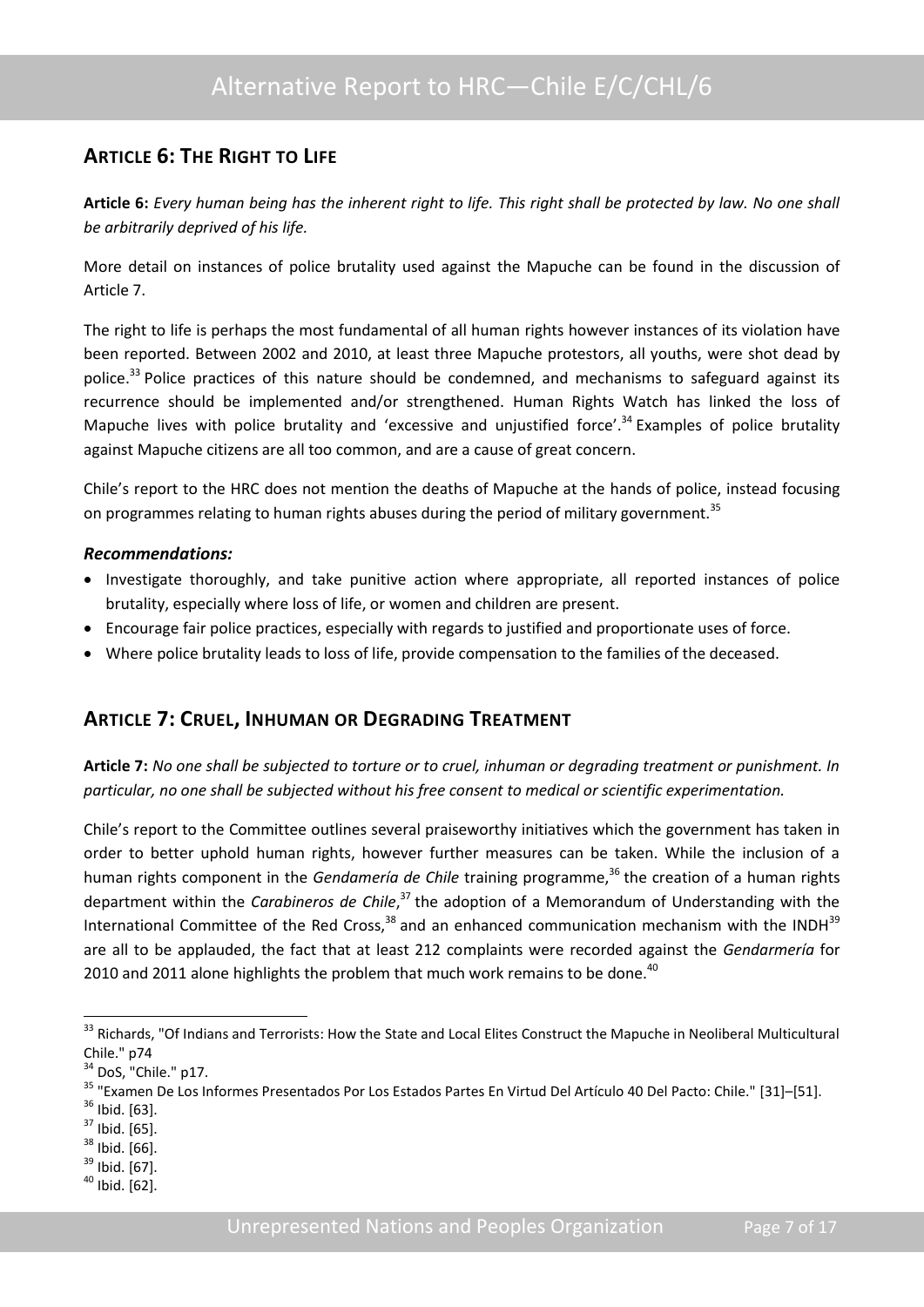With regards to the indigenous peoples, various sources have reported raids on Mapuche communities with accompanying police brutality and human rights abuses.<sup>41</sup> The incident of 23 July 2012 is indicative of the situation. At a forced eviction of a group of Mapuche occupying a plot of agricultural land, c*arabineros* fired buckshot rounds and tear gas, injuring protestors which included women and children.<sup>42</sup> When a group of demonstrators gathered outside the hospital to which the injured had been taken, police again fired buckshot rounds and rubber bullets, without provocation or warning, at close range, into youths.<sup>43</sup>

In addition to the misuse of less-than-lethal riot-suppression equipment, other sources report further instances of cruel, inhuman degrading treatment. For example, Amnesty International reports beatings and threats of sexual violence, <sup>44</sup> and *El Observatorio Ciudadano* (OC) has received reports of 'firing rubber bullets, tear gas, beatings, [and an] abduction by a helicopter'<sup>45</sup> being attributed to the state police and directed against Mapuche civilians in Araucanía. Indeed, so serious were these incidents that UNICEF sought an injunction from the Inter-American Commission on Human Rights.<sup>46</sup>

The report produced by Chile mentions *Ley 20.477* and the reform of military tribunals.<sup>47</sup> For more information on this topic please see the discussion of Article 14.

#### *Recommendations:*

- Investigate thoroughly, and take punitive action where appropriate, all reported instances of police brutality, especially where loss of life, or women and children, are present.
- Encourage fair police practices, especially with regards to justified and proportionate uses of force.
- Where police brutality leads to loss of life, provide compensation to the families of the deceased.

## <span id="page-9-0"></span>**ARTICLE 9: THE RIGHT TO LIBERTY AND SECURITY**

**Article 9.1:** *Everyone has the right to liberty and security of person. No one shall be subjected to arbitrary arrest or detention. No one shall be deprived on his liberty except of such grounds and in accordance with such procedures as are established by law.*

**Article 9.2:** *Anyone who is arrested shall be informed, at the time of arrest, of the reasons for his arrest and shall be promptly informed of any charges against him.* 

**Article 9.3:** *Anyone arrested or detained on a criminal charge shall be brought promptly before a judge or other officer authorized by law to exercise judicial power and shall be entitled to trial within a reasonable time or to release. It shall not be the general rule that persons awaiting trial shall be detained in custody, but* 

 $46$  Ibid.

 $41$  Richards, "Of Indians and Terrorists: How the State and Local Elites Construct the Mapuche in Neoliberal Multicultural Chile." p74.

 $^{42}$  AI, "Amnesty International Report 2012: The State of the World's Human Rights."

<sup>43</sup> HRW, "Chile," in *Country Summary* (New York: Human Rights Watch, 2013). p2.

<sup>&</sup>lt;sup>44</sup> AI. "Amnesty International Report 2012: The State of the World's Human Rights." p107.

<sup>45</sup> CONAPACH, "Informe Alternativo 2010 Respecto Del Cumplimiento Del Convenio 169 Sobre Pueblos Indígenas Y Tribales De La Oit, Al Cumplirse Un Año De Su Entrada En Vigencia En Chile " (Confederación Nacional de Pescadores Artesanales de Chile, 2010). p36 '*el disparo de balines, gases lacrimógenos, golpizas, secuestro en un helicóptero, imputables a efectivos policiales del Estado*'.

<sup>47</sup> "Examen De Los Informes Presentados Por Los Estados Partes En Virtud Del Artículo 40 Del Pacto: Chile." [72].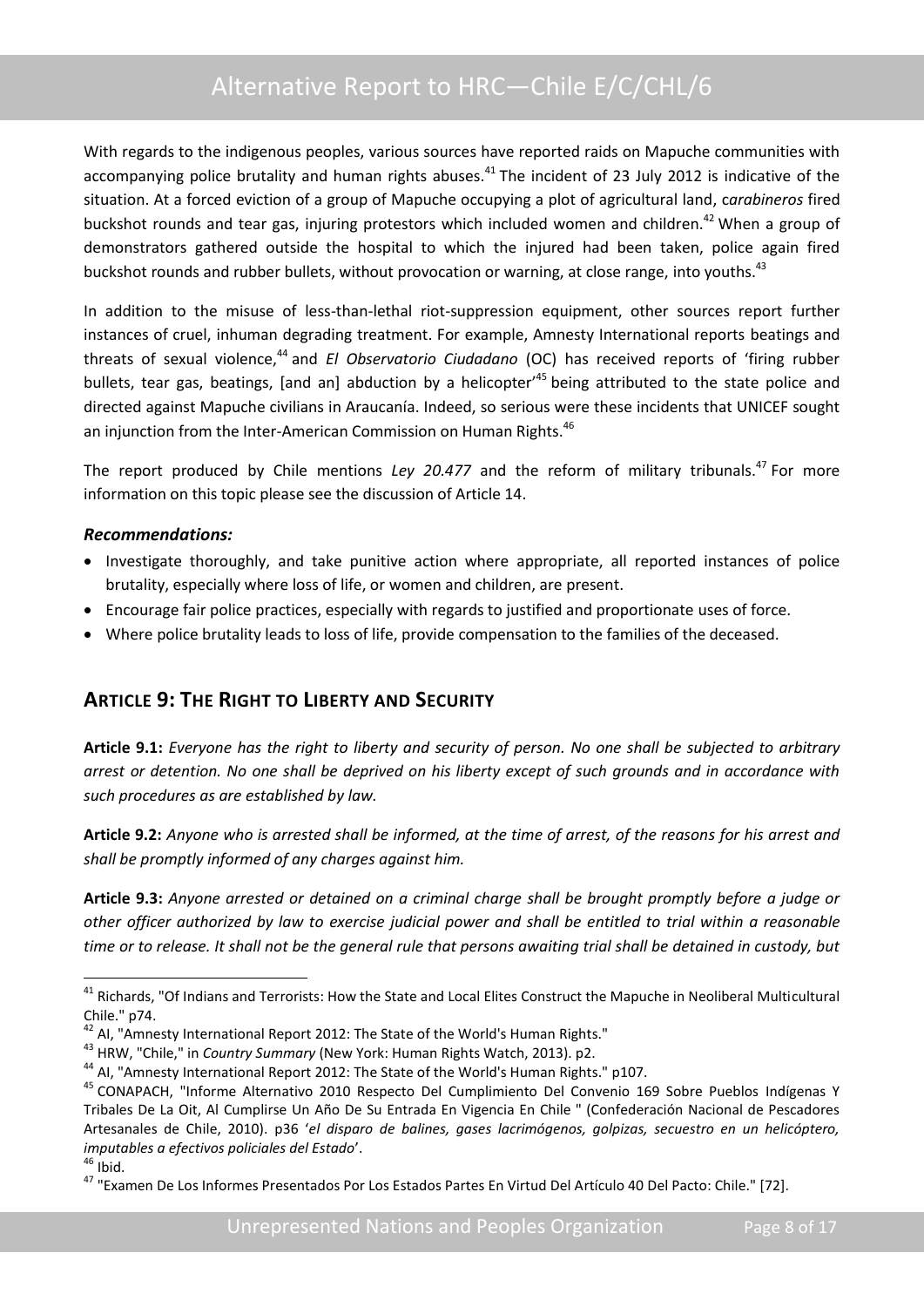*release may be subject to guarantees to appear for trial, at any other stage of the judicial proceedings, and, should occasion arise, for execution of the judgement.*

For more information on the anti-terrorism laws, see the discussions of Articles 14 and 26.

*El Observatorio Cuidadano* has reported several instances of warrantless police searches of Mapuche homes and the 'arrest and release of Mapuche individuals without a detention control hearing'.<sup>48</sup> This behaviour is a clear contradiction to the rights enshrined in Article 9.1 of the covenant. Furthermore, when compiling information for a 2009 report on the situation of human rights in Chile, warrantless raids and associated house destruction and animal and property confiscation were reported as common practices.<sup>49</sup>

In addition to these practices, the selective application of *Ley 18.314* (also referred to as "the anti-terrorism law")<sup>50</sup> on Mapuche citizens has repercussions with regards to Article 9 of the Covenant. This law allows the State to keep the investigation a secret for up to six months, denying the defendant knowledge of the allegations against which he must defend.<sup>51</sup> Moreover, the anti-terrorism law authorises detention for up to 10 days, circumventing Article 9.3 and proper judicial oversight.<sup>52</sup>

The report that the Republic of Chile submitted to the Committee makes almost no mention of any of these issues.<sup>53</sup>

#### *Recommendations:*

- Abandon the practice of warrantless raids.
- Condemn and punish the practice of house destruction and property confiscation during raids.
- Abolish the practice of Mapuche arrest and release without a detention control hearing.
- Stop the discriminatory prosecution of the Mapuche people under *Ley 18.314*.

## <span id="page-10-0"></span>**ARTICLE 14: EQUALITY BEFORE THE COURTS**

**Article 14.1:** *All persons shall be equal before the courts and tribunals. In the determination of any criminal charge against him, or of his rights and obligations in a suit at law, everyone shall be entitled to a fair and public hearing by a competent, independent and impartial tribunal established by law. The press and the public may be excluded from all or part of a trial for reasons of morals, public order (ordre public) or national security in a democratic society, or when the interest of the private lives of the parties so requires, or to the extent strictly necessary in the opinion of the court in special circumstances where publicity would prejudice the interests of justice; but any judgement rendered in a criminal case or in a suit at law shall be made public except where the interest of juvenile persons otherwise requires or the proceedings concern matrimonial disputes or the guardianship of children.*

<sup>48</sup> DoS, "Chile." p17.

<sup>49</sup> CONAPACH, "Informe Alternativo 2010 Respecto Del Cumplimiento Del Convenio 169 Sobre Pueblos Indígenas Y Tribales De La Oit, Al Cumplirse Un Año De Su Entrada En Vigencia En Chile ". p46.

<sup>50</sup> "Ley 18.314 - Determina Conductas Terroristas Y Fija Su Penalidad," ed. Congreso Nacional de Chile (1984).

<sup>&</sup>lt;sup>51</sup> Gonzalo Berríos Díaz, "Los Adolescentes Mapuche Y Las Reformas a La Ley No. 18.314 Sobre Conductas Terroristas," in *Anuario De Derechos Humanos* (Santiago: Universidad de Chile, 2012). p148.

<sup>52</sup> Ibid. p148.

<sup>53</sup> "Examen De Los Informes Presentados Por Los Estados Partes En Virtud Del Artículo 40 Del Pacto: Chile." [76].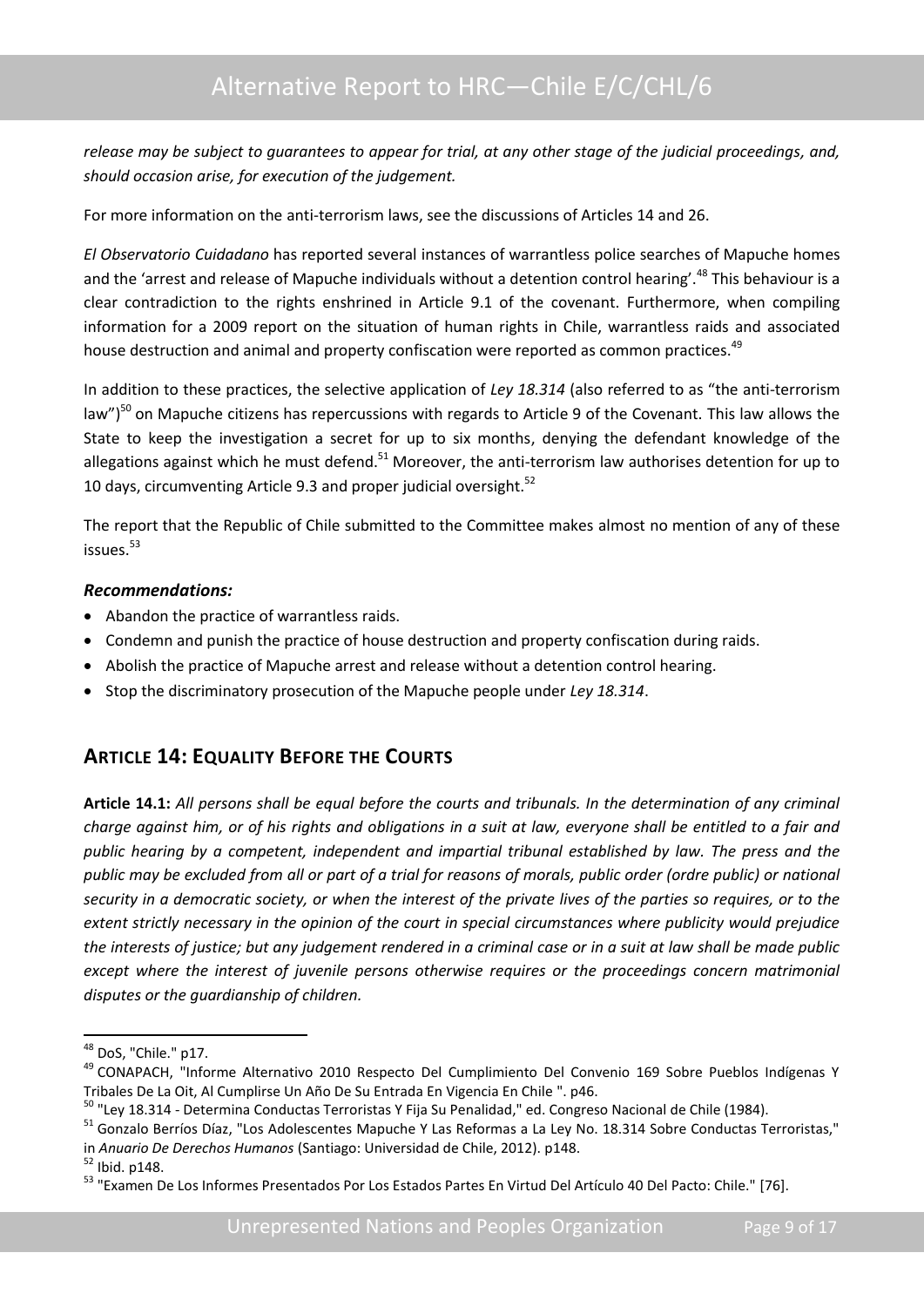**Article 14.2:** *Everyone charged with a criminal offence shall have the right to be presumed innocent until proved guilty according to law.*

**Article 14.3:** *In the determination of any criminal charge against him, everyone shall be entitled to the following minimum guarantees, in full equality:* 

- *(a) To be informed promptly and in detail in a language which he understands of the nature and cause of the charge against him;*
- *(b) To have adequate time and facilities for the preparation of his defence and to communicate with counsel of his own choosing;*
- *(c) To be tried without undue delay;*
- *(d) To be tried in his presence, and to defend himself in person or through legal assistance of his own choosing; to be informed, if he does not have legal assistance, of this right; and to have legal assistance assigned to him, in any case where the interests of justice so require, and without payment by him in any such case if he does not have sufficient means to pay for it;*
- *(e) To examine, or have examined, the witnesses against him and to obtain the attendance and examination of witnesses on his behalf under the same conditions as witnesses against him;*
- *(f) To have the free assistance of an interpreter if he cannot understand or speak the language used in court;*
- *(g) Not to be compelled to testify against himself or to confess guilt.*

For more information on the anti-terrorism laws, see the discussions of Articles 9 and 26.

As mentioned elsewhere in this report, the selective application of *Ley 18.314* against the Mapuche people is a major source of the human rights breaches present in Chile. With reference to Article 14, prosecution under the anti-terrorism laws violates several of the human rights guaranteed therein.

Firstly, the anti-terrorism laws permit the use and testimony of so-called "faceless witnesses".<sup>54</sup> Established under the Pinochet regime, these laws were intended to enable the swift processing of dissidents. The withholding (under threat of punishment) of the name, address, profession, workplace and any other information which would enable the identification of the witness, violates the defendant's right to examine witnesses on the same conditions as which he is examined.

Secondly, prosecution under the anti-terrorism laws operates from a presumption of guilt, rather than a presumption of innocence. This enhances the onus of the defendant, by altering the burden of proof in relation to criminal intent (*mens rea*), and violates Article 14.2 of the Covenant.<sup>55</sup>

Furthermore, the practice of trying civilians in front of military tribunals is another violation, due to their lack of independence and absence of due process guarantees.<sup>56</sup> In military tribunals there may be secret inquisitorial aspects, the criminal proceedings are largely conducted in writing rather than in person, the use of wire-tapping is permitted, and due to the testimony of faceless witnesses opportunities for cross-

<sup>54</sup> "Ley 18.314 - Determina Conductas Terroristas Y Fija Su Penalidad." Artículo 15 ('*testigo sin rosto'*).

<sup>55</sup> CONAPACH, "Informe Alternativo 2010 Respecto Del Cumplimiento Del Convenio 169 Sobre Pueblos Indígenas Y Tribales De La Oit, Al Cumplirse Un Año De Su Entrada En Vigencia En Chile ". 37–38.

<sup>56</sup> HRW, "Chile." 2.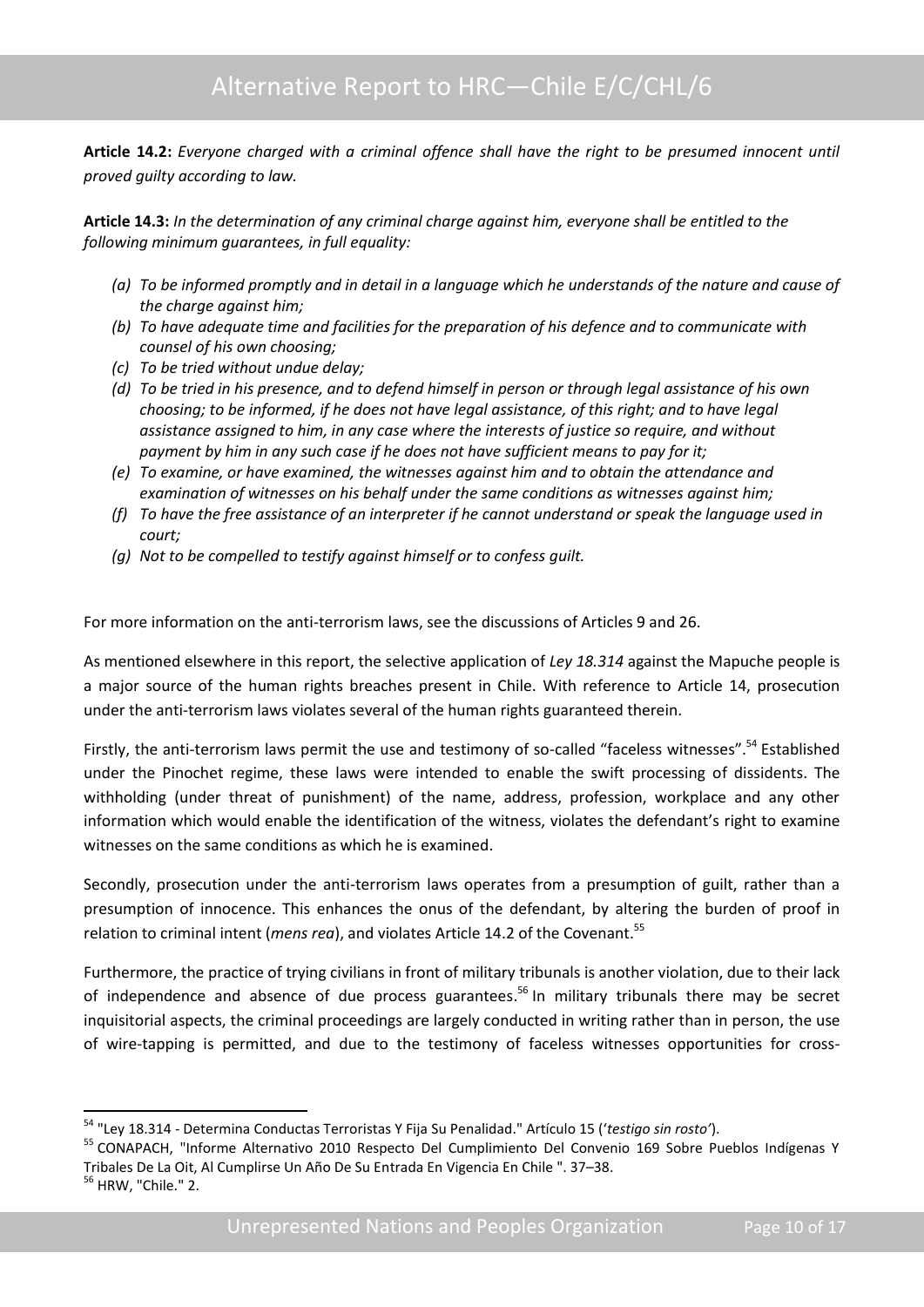examination are scarce.<sup>57</sup> While the passing of *Ley 20.477* prevents some cases involving civilians,<sup>58</sup> and *Ley* 20.519 prevents children under the age of 18 years,<sup>59</sup> from being tried in military tribunals, such tribunals retain jurisdiction when State police officers are involved in crimes against civilians (such as police brutality cases).<sup>60</sup> As mentioned by the Republic of Chile in its report,  $61$  these reforms are commendable, yet more are needed. Indeed, Amnesty International reports that at the end of 2012—one year after the adoption of *Ley*  20.519—five Mapuche minors were still being prosecuted under the anti-terrorism laws.<sup>62</sup>

Finally, the anti-terrorism laws mandate the handing down of aggravated sentences to the convicted. The punishment handed down under the anti-terrorism act may be up to three grades higher than under the standard criminal code.<sup>63</sup> Moreover, a threat to commit a crime governed by the anti-terrorism act can be prosecuted as an attempt to commit the crime (which often carries the same sentence as a completed crime)—an erroneous and farcical stretch of criminal law.

#### *Recommendations:*

- Stop the discriminatory prosecution of the Mapuche people under *Ley 18.314*.
- Prosecute all cases involving civilians in the civilian justice system.
- Drop the charges being prosecuted under the anti-terrorism law that are levied against minors.

## <span id="page-12-0"></span>**ARTICLE 21: THE RIGHT OF PEACEFUL ASSEMBLY**

**Article 21:** *The right of peaceful assembly shall be recognized. No restrictions may be placed on the exercise of this right other than those imposed in conformity with the law and which are necessary in a democratic*  society in the interests of national security or public safety, public order (ordre public), the protection of *public health or morals or the protection of the rights and freedoms of others.*

Several human rights agencies have published reports of large demonstrations ending in confrontations with police.<sup>64</sup> The OC summarises the situation succinctly:

The authorities have limited this right [of peaceful assembly] pursuant to the Executive Decree 1086 of 1983, an infra-legal standard that infringes the right to assemble without permission and without bearing arms recognized in article 19 Nº 13 of the Political Constitution of 1980 (CP 1980). In addition there has been a heavy police crackdown against demonstrations which has been denounced not only by civil society organizations but also by the Human Rights National Institute [sic] itself [INDH] , which concludes, in a report on police action during demonstrations between March and August 2011, that: *the police do not distinguish between people who pacifically exercise their right to assemble and express their opinion, from those who use violent acts in the same demonstrations*; that in police procedures in manifestations, *the police do not apply* 

**<sup>.</sup>**  $57$  Ibid. 3.

<sup>58</sup> "Ley 20.477 - Modifica Competencia De Tribunales Militares," ed. Congreso Nacional de Chile (2010). Artículo 1.

<sup>&</sup>lt;sup>59</sup> "Lev 20.519 - Modifica Disposiciones De La Ley No 18.314 Y Otro Cuerpo Legal, Excluyendo De Su Aplicación a Conductas Ejecutadas Por Menores De Edad," ed. Congreso Nacional de Chile (2011). Artículo 1.

 $^{60}$  Observatorio Ciudadano, "Human Rights Situation in Chile 2011," (Observatorio Ciudadano, 2011).

<sup>61</sup> "Examen De Los Informes Presentados Por Los Estados Partes En Virtud Del Artículo 40 Del Pacto: Chile." [86]–[88].

<sup>&</sup>lt;sup>62</sup> AI, "Amnesty International Report 2012: The State of the World's Human Rights." 106.

<sup>63</sup> CONAPACH, "Informe Alternativo 2010 Respecto Del Cumplimiento Del Convenio 169 Sobre Pueblos Indígenas Y Tribales De La Oit, Al Cumplirse Un Año De Su Entrada En Vigencia En Chile ". 38.

<sup>&</sup>lt;sup>64</sup> AI, "Amnesty International Report 2012: The State of the World's Human Rights." 106.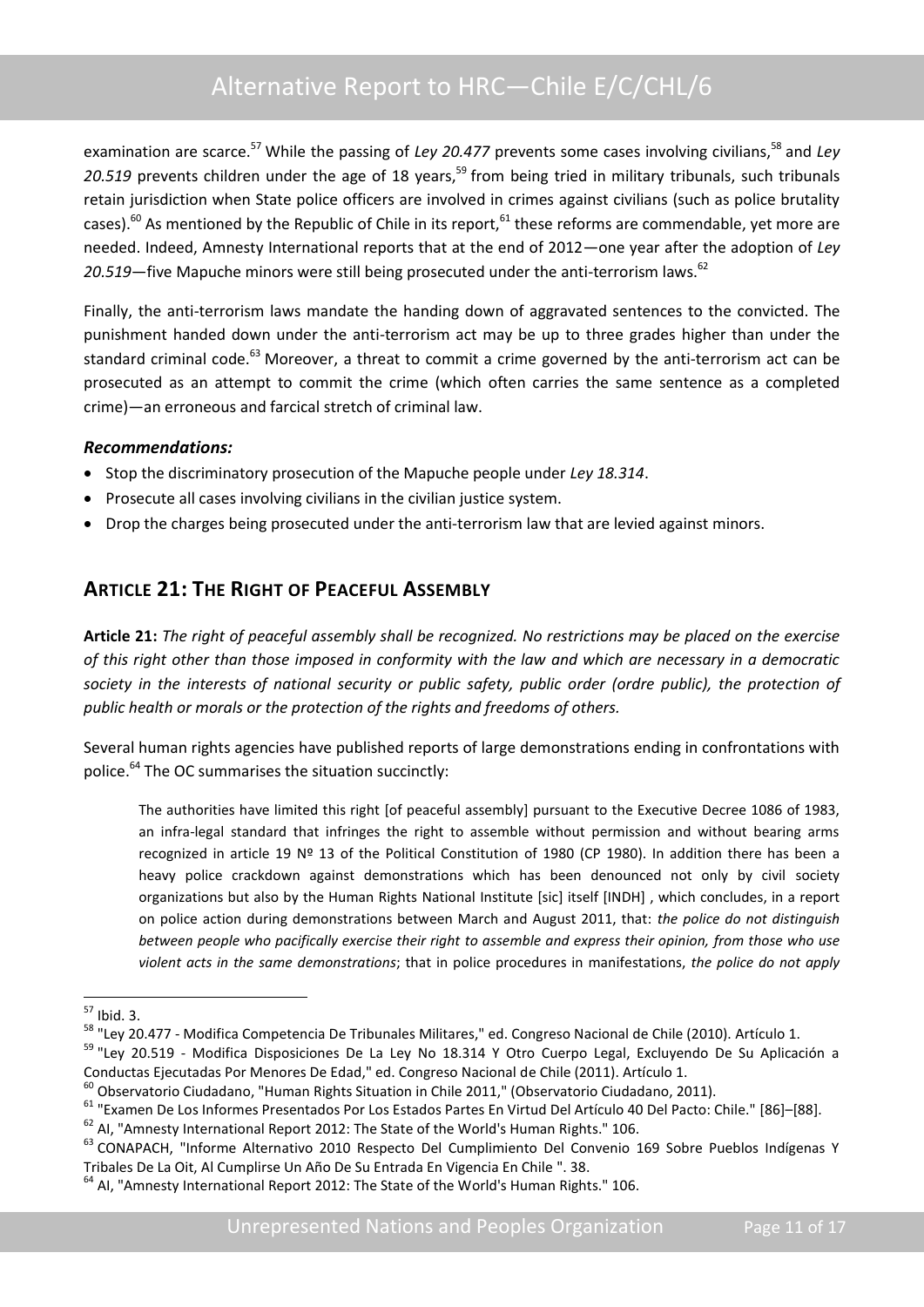*criteria of proportionality in the use of deterrent methods*; that, in the police buses and vehicles, the detained were subjected to abuse and aggression which are not subject to control or supervision; that in police stations the procedures are slow, ineffective, and contrary to the current regulations; and that the treatment given to minors under 18 and over 14 years of age are contrary to current regulations.<sup>65</sup>

The aforementioned use of buck shot, rubber bullets and tear gas against demonstrations further illustrates the situation. Moreover, reports of water cannon use against students and forcible detention provide further evidence for human rights violations.<sup>66</sup> As a result of the jurisdiction of military tribunals where cases of police brutality are involved, disciplinary procedures are often less severe than if the proceedings would be undertaken by an independent body.<sup>67</sup>

UNPO supports the further monitoring of *Carabinero* practices and, where applicable, denouncement of poor behaviours, as mentioned in the report submitted by the Republic of Chile.<sup>68</sup>

#### *Recommendations:*

- Investigate thoroughly, and take punitive action where appropriate, all reported instances of police brutality, especially where loss of life, or women and children, are present.
- Encourage fair police practices, especially with regards to justified and proportionate uses of force.
- Prosecute all cases involving civilians in the civilian justice system.

## <span id="page-13-0"></span>**ARTICLE 25: THE RIGHT TO PARTICIPATE IN PUBLIC AFFAIRS**

**Article 25:** *Every citizen shall have the right and the opportunity, without any of the distinctions mentioned in article 2 and without unreasonable restrictions:*

- *(a) To take part in the conduct of public affairs, directly or through freely chosen representatives;*
- *(b) To vote and to be elected at genuine periodic elections which shall be by universal and equal suffrage and shall be held by secret ballot, guaranteeing the free expression of the will of the electors;*
- *(c) To have access, on general terms of equality, to public service in his country.*

Notwithstanding the wide representation mentioned in the report submitted by the Republic of Chile, 69 there is a noticeable and significant absence of Mapuche at all levels of political representation. While indigenous people have the legal right to participate in the political process, the systemic and institutional framework inhibits their active participation at any level other than the municipal level.<sup>70</sup> For example, in the region of la Araucanía—the region in Chile with the greatest percentage population of Mapuche—there is a telling underrepresentation in parliament. In 2005, out of a total of 35 candidates for parliament, only two were Mapuche. In 2009, the number of Mapuche candidates increased to seven (with the total number of candidates remaining at 35).<sup>71</sup> Nevertheless, 31.3% of the population in la Araucanía is Mapuche,<sup>72</sup> and the

<sup>65</sup> Ciudadano, "Human Rights Situation in Chile 2011." (emphasis added). [10]

<sup>66</sup> DoS, "Chile." pp7–8

 $\frac{67}{100}$  Ciudadano, "Human Rights Situation in Chile 2011." pp5–6 (emphasis added).

<sup>68</sup> "Examen De Los Informes Presentados Por Los Estados Partes En Virtud Del Artículo 40 Del Pacto: Chile." [112].

<sup>69</sup> Ibid. [126].

<sup>70</sup> DoS, "Chile." p9

<sup>71</sup> Andrés Jouannet Valderrama, "Participación Política Indígena En Chile: El Caso Mapuche," (Bolivia: Fundación Konrad Adenauer, 2011). p126.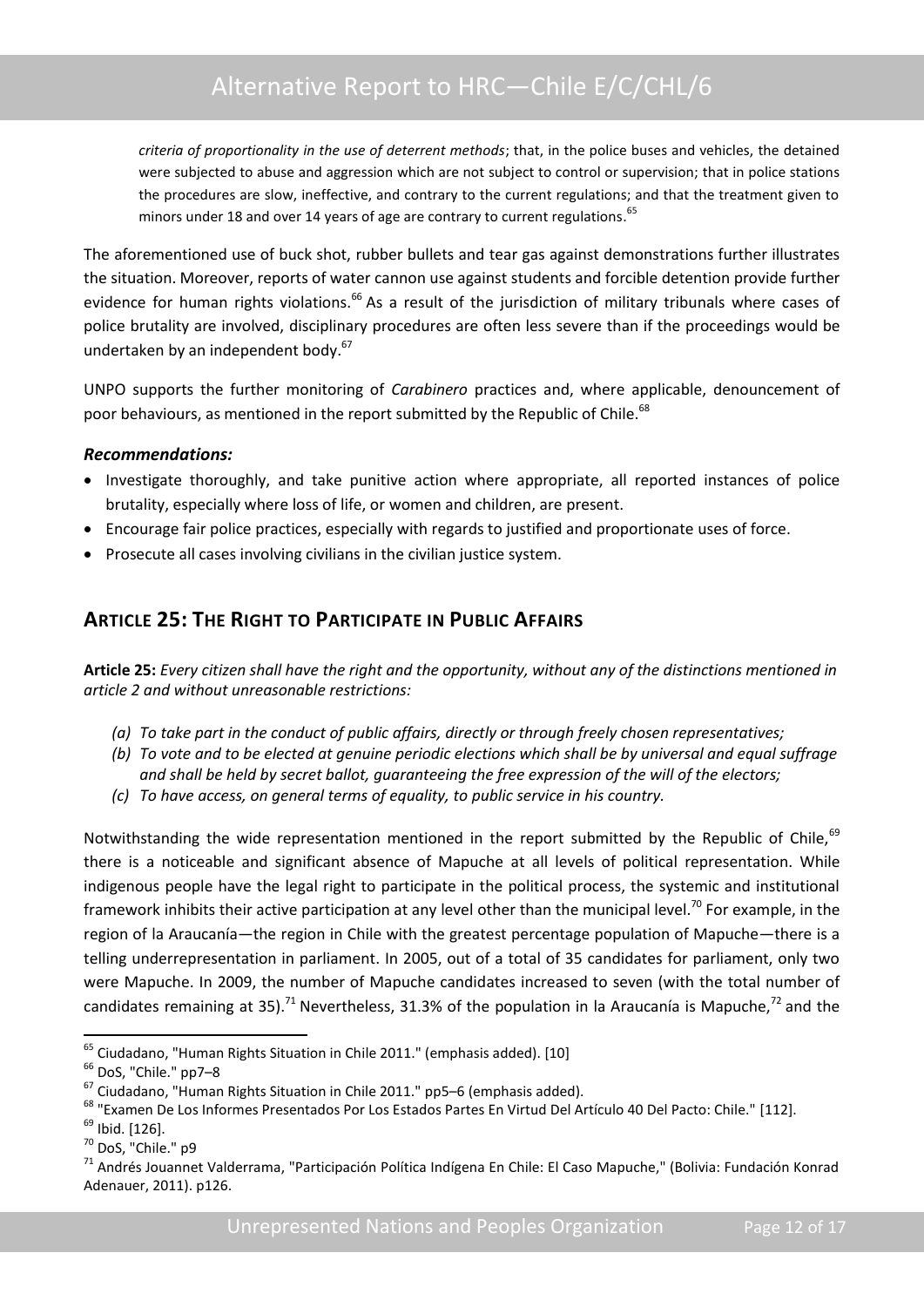proportion of Mapuche candidates were 6% and 20% respectively—far short of equal representation. Furthermore, the numbers above only refer to the candidates, not the actual parliamentarians. The Mapuche are represented by one regional councillor, two mayors (out of 32 municipalities), and one tenth of the municipal councillors, all of whom are in the region of la Araucanía.<sup>73</sup> The Mapuche are not represented in either of the two houses of Congress. These statistics clearly show the absence of equal representation, and the need for redress. Finally, even though the ILO Convention No. 169 was adopted, few reforms were effected, thus prolonging the difficulties indigenous communities faced when attempting to participate in the political arena.<sup>74</sup>

#### *Recommendations:*

- Implement all reforms necessary in order to give effect to the ILO Convention No 169.
- Reform the system of political representation so as to give a voice to indigenous communities.

## <span id="page-14-0"></span>**ARTICLE 26: EQUALITY BEFORE THE LAW**

**Article 26:** *All persons are equal before the law and are entitled without any discrimination to the equal protection of the law. In this respect, the law shall prohibit any discrimination and guarantee to all persons equal and effect protection against discrimination on any ground such as race, colour, sex, language, religion, political or other opinion, national or social origin, property, birth or other statues.*

For more information on the anti-terrorism laws, see the discussions of Articles 9 and 14.

As mentioned elsewhere in this alternative report, a cause of great concern is the selective prosecution of Mapuche citizens under the anti-terrorism laws. These legal relics of Chile's military government enable the handing down of more severe sentences than the standard criminal code by the mere imputation of a terrorist intent.<sup>75</sup> Several hundred Mapuche have been arrested under the pretence of these laws.<sup>76</sup>

Moreover, the anti-terrorism legislation has been used in cases to prosecute minors. UNPO applauds the passing of *Ley* 20.519 which amends the anti-terrorism legislation so as to make it inapplicable to minors,<sup>77</sup> however reports of adolescents awaiting trial under this legislation as of the end of 2012 are a cause for concern.<sup>78</sup> The Inter-American Commission on Human Rights has petitioned the Inter-American Court of Human Rights to condemn the unjustified and discriminatory application of the anti-terrorism laws against the Mapuche.<sup>79</sup> Exacerbating the injustice with which these laws are applied is the nature of the crimes for

 $\overline{\phantom{a}}$ 

<sup>&</sup>lt;sup>72</sup> "Resultados Censo 2012." p192.

<sup>&</sup>lt;sup>73</sup> Peter Marimán, "La Exclusión Política De Los Mapuche," elcuidadano.cl, http://www.elciudadano.cl/2011/12/11/45310/la-exclusion-politica-de-los-mapuche/.

<sup>74</sup> CONAPACH, "Informe Alternativo 2010 Respecto Del Cumplimiento Del Convenio 169 Sobre Pueblos Indígenas Y Tribales De La Oit, Al Cumplirse Un Año De Su Entrada En Vigencia En Chile ". 47.

<sup>&</sup>lt;sup>75</sup> Berríos Díaz, "Los Adolescentes Mapuche Y Las Reformas a La Ley No. 18.314 Sobre Conductas Terroristas." p148.

<sup>&</sup>lt;sup>76</sup> Richards, "Of Indians and Terrorists: How the State and Local Elites Construct the Mapuche in Neoliberal Multicultural Chile." P73

<sup>77</sup> "Ley 20.519 - Modifica Disposiciones De La Ley No 18.314 Y Otro Cuerpo Legal, Excluyendo De Su Aplicación a Conductas Ejecutadas Por Menores De Edad." Artículo 1.

 $78$  AI, "Amnesty International Report 2012: The State of the World's Human Rights." 106.

<sup>79</sup> Ibid. 106.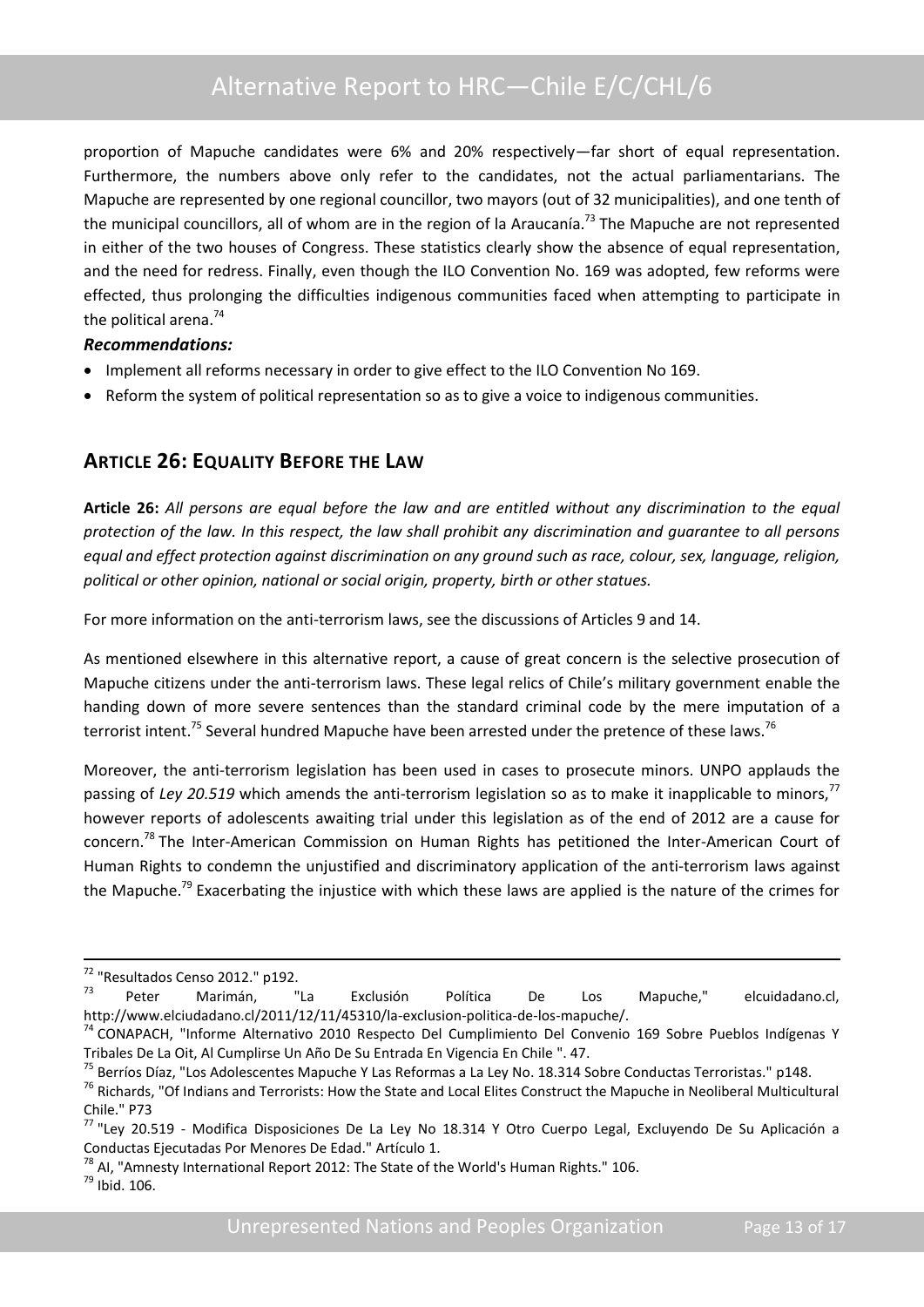which they are invoked. The severity of crimes range from land trespass through to arson—neither of these nor anything in-between qualifies as terrorism by any international standard.<sup>80</sup>

Further causes for concern are the sentences handed down on police convicted for committing crimes against Mapuche. This issue is linked with the jurisdiction of military tribunals in situations where crimes are committed by members of State police. In April 2011 a report was undertaken by the Equitas Foundation's Barometer of Politics and Equality which determined that the sentences handed down on police who had committed crimes against Mapuche were much more lenient than those handed down on Mapuche.<sup>81</sup> This is a grievous injustice which flies in the face of the right of equality before the law.

#### *Recommendations:*

- Stop the discriminatory prosecution of the Mapuche people under *Ley 18.314*.
- Prosecute all cases involving civilians in the civilian justice system.
- Drop the charges being prosecuted under the anti-terrorism law that are levied against minors.

## <span id="page-15-0"></span>**ARTICLE 27: MINORITY RIGHTS**

**Article 27:** *In those States in which ethnic, religious or linguistic minorities exist, persons belonging to such minorities shall not be denied the right, in community with the other members of their group, to enjoy their own culture, to profess and practise their own religion, or to use their own language.*

While the mechanisms mentioned in Chile's report to the Committee are to be commended, there are issues of contention concerning the protection of indigenous culture.<sup>82</sup> Firstly, as mentioned elsewhere in this alternative report, there is no constitutional recognition of the Mapuche or other indigenous peoples of Chile. Constitutional recognition and Aboriginal title land rights are two steps which would help ensure the right of minorities to enjoy their own culture. Furthermore, the prioritisation of neoliberal development above indigenous rights must be examined. The fact that the construction of hydroelectric dams, airports, highways, agricultural and aquacultural industries, and refuse facilities are given priority over Aboriginal title, and that logging companies own more than three times as much land as the Mapuche, exemplify the issue.<sup>83</sup> The introduction of foreign flora (specifically pine and eucalyptus plantations) causes severe environmental damage which hinders the ability of the Mapuche to enjoy their culture.

In addition to this, there are various State initiatives (operated through municipalities and CONADI) which seek to commercialise Mapuche culture.<sup>84</sup> The concept of "ethno-tourism" and the marketing of indigenous textiles are nothing more than the exploitation of indigenous culture. These practices act as a disincentive and possess the potential for ridicule, thereby infringing the right for minorities to enjoy their own culture. Moreover, this feeds into conceptions held by local elites that Mapuche are "inventing" culture—such as

 $\overline{\phantom{a}}$ 

<sup>&</sup>lt;sup>80</sup> HRW, "Chile." 3.

<sup>81</sup> Domingo Namuncura, "Condensas a Mapuche. El Inicio De Una Nueva Etapa De Resquemores," in *El Primer Año. Modelo Para Armar*, *Barómetro De Política Y Equidad* (Santiago, Chile: Fundación Equitas, 2011). 160.

<sup>82</sup> "Examen De Los Informes Presentados Por Los Estados Partes En Virtud Del Artículo 40 Del Pacto: Chile." [140]

<sup>83</sup> Richards, "Of Indians and Terrorists: How the State and Local Elites Construct the Mapuche in Neoliberal Multicultural Chile." p68.

 $84$  Ibid. p69.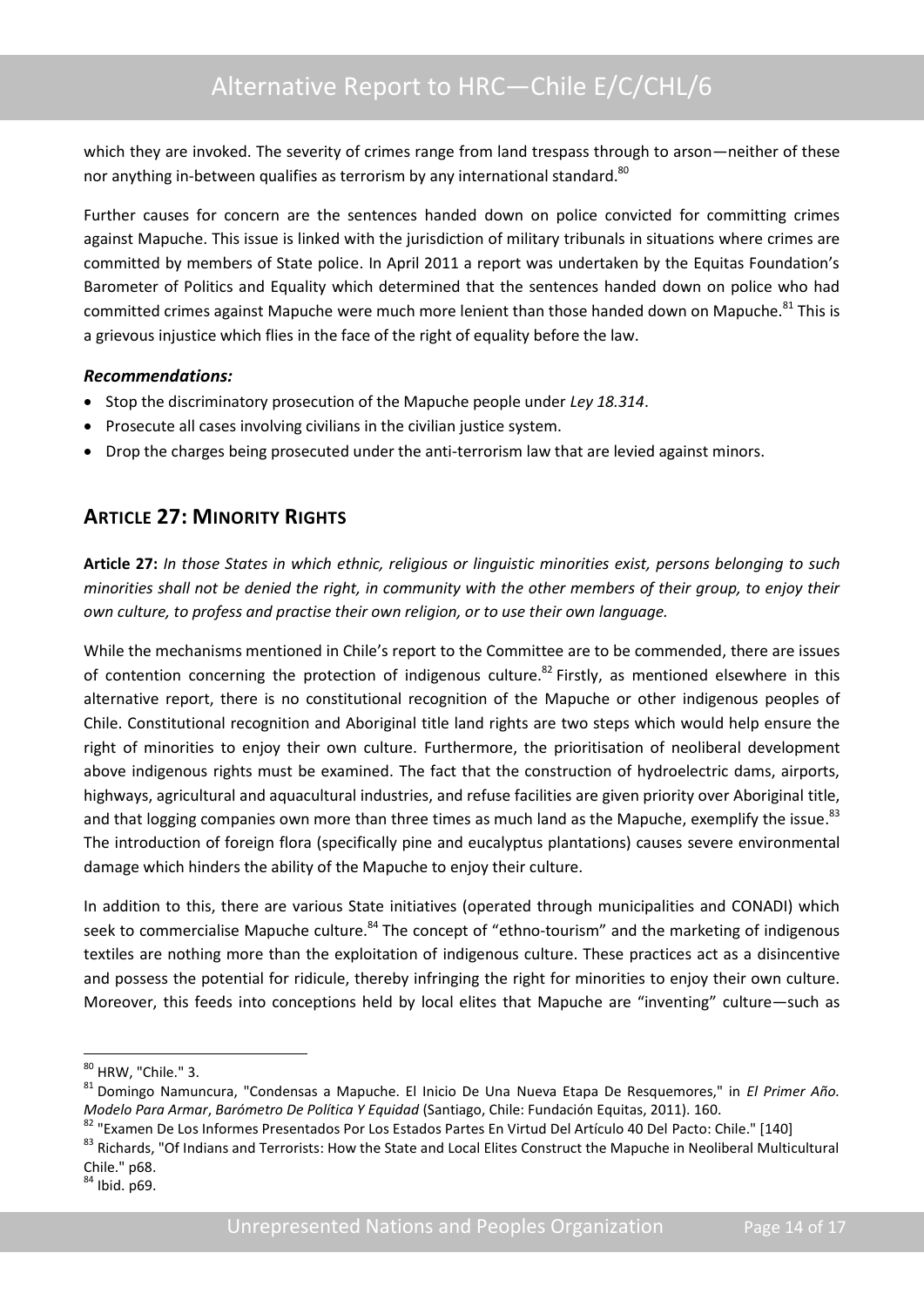inventing words and creating new ceremonies—in order to claim land.<sup>85</sup> This causes a further basis for discrimination and inflames tensions between the Mapuche and the *latifundistas*.

The disappearance of the Mapuche's language (*Mapudungun*) and indigenous knowledge is also of great concern. A study completed by UNICEF and the *Ministerio de Desarrollo Social* revealed that approximately 89% of the indigenous children in Chile cannot speak or understand their native tongue.<sup>86</sup> Several factors act as force multipliers, accelerating the loss of Mapudungun: there are a very limited number of scholars working on its preservation; there is controversy as to the alphabet used for its romanisation; and there are at least seven different dialects.<sup>87</sup> The disappearance of Mapudungun is in itself is a tragic loss of culture, let alone a failure to ensure the Mapuche's ability to practise their right to language.

In April 2013 CONADI announced that it would provide funds for a number of communities in la Araucanía for the purposes of teaching indigenous language and knowledge.<sup>88</sup> This is a commendable action, however, the fact that only communities in la Araucanía benefit means that the Mapuche in other regions of the country miss out on these opportunities. Due to urban migration, almost 80% of the total Mapuche population now lives in proximity to five urban centres,<sup>89</sup> with over 37% of all Mapuche live in the Santiago metropolis alone.<sup>90</sup> In addition to forgoing the benefit of the CONADI funds, this urban migration has a further impact on the loss of Mapudungun. As of 2013, schools where at least 20% of the enrolment is indigenous are required to teach indigenous languages.<sup>91</sup> While this is an improvement on the previous threshold of 50%, 20% is not representative of the indigenous population.<sup>92</sup> As the Mapuche comprise approximately 8.7% of the Chilean population, a threshold of 20% effectively limits the teaching of indigenous languages to areas that are already disproportionately-highly inhabited by Mapuche. For the 80% of the Mapuche population living in urban centres, it is unlikely that the indigenous enrolment at the local schools would be greater than 20% of the total. These demographics, combined with the pressures of assimilation that urban Mapuche youth face, combine to severely impede upon the freedom of the Mapuche to learn, use and enjoy their own language. $93$ 

#### *Recommendations:*

Grant constitutional recognition of the Mapuche and other indigenous people.

**<sup>.</sup>**  $85$  Ibid. p84.

<sup>&</sup>lt;sup>86</sup> EFE, "El 89 % De Los Menores Indígenas De Chile No Habla Ni Entiende Su Lengua Originaria," elmostrador.pais, http://www.elmostrador.cl/noticias/pais/2012/01/23/el-89-de-los-menores-indigenas-de-chile-no-habla-ni-entiendesu-lengua-originaria/.

<sup>87</sup> Patricio R. Ortiz, "Indigenous Knowledge and Language: Decolonizing Culturally Relevant Pedagogy in a Mapuche Intercultural Bilingual Education Program in Chile " *Canadian Journal of Native Education* 32, no. 1 (2009). pp 94, 97.

<sup>88</sup> CONADI, "Conadi Lanzó Programa Para Que 120 Comunidades Mapuches De La Araucanía Aprendan Su Lengua Originaria," CONADI, http://www.conadi.gob.cl/index.php/2-noticias/972-conadi-lanzo-programa-para-que-120 comunidades-mapuches-de-la-araucania-aprendan-su-lengua-originaria/.

<sup>89</sup> Ortiz, "Indigenous Knowledge and Language: Decolonizing Culturally Relevant Pedagogy in a Mapuche Intercultural Bilingual Education Program in Chile ". p97.

<sup>&</sup>lt;sup>90</sup> "Resultados Censo 2012." p185.

<sup>91 &</sup>quot;Educación Para Preservar Nuestra Diversidad Cultural: Desafíos De Implementación Del Sector De Lengua Indígena En Chile ", (Santiago: Ministerio de Educación, 2012).

<sup>92</sup> EFE, "El 89 % De Los Menores Indígenas De Chile No Habla Ni Entiende Su Lengua Originaria."

<sup>93</sup> Ortiz, "Indigenous Knowledge and Language: Decolonizing Culturally Relevant Pedagogy in a Mapuche Intercultural Bilingual Education Program in Chile ". p101.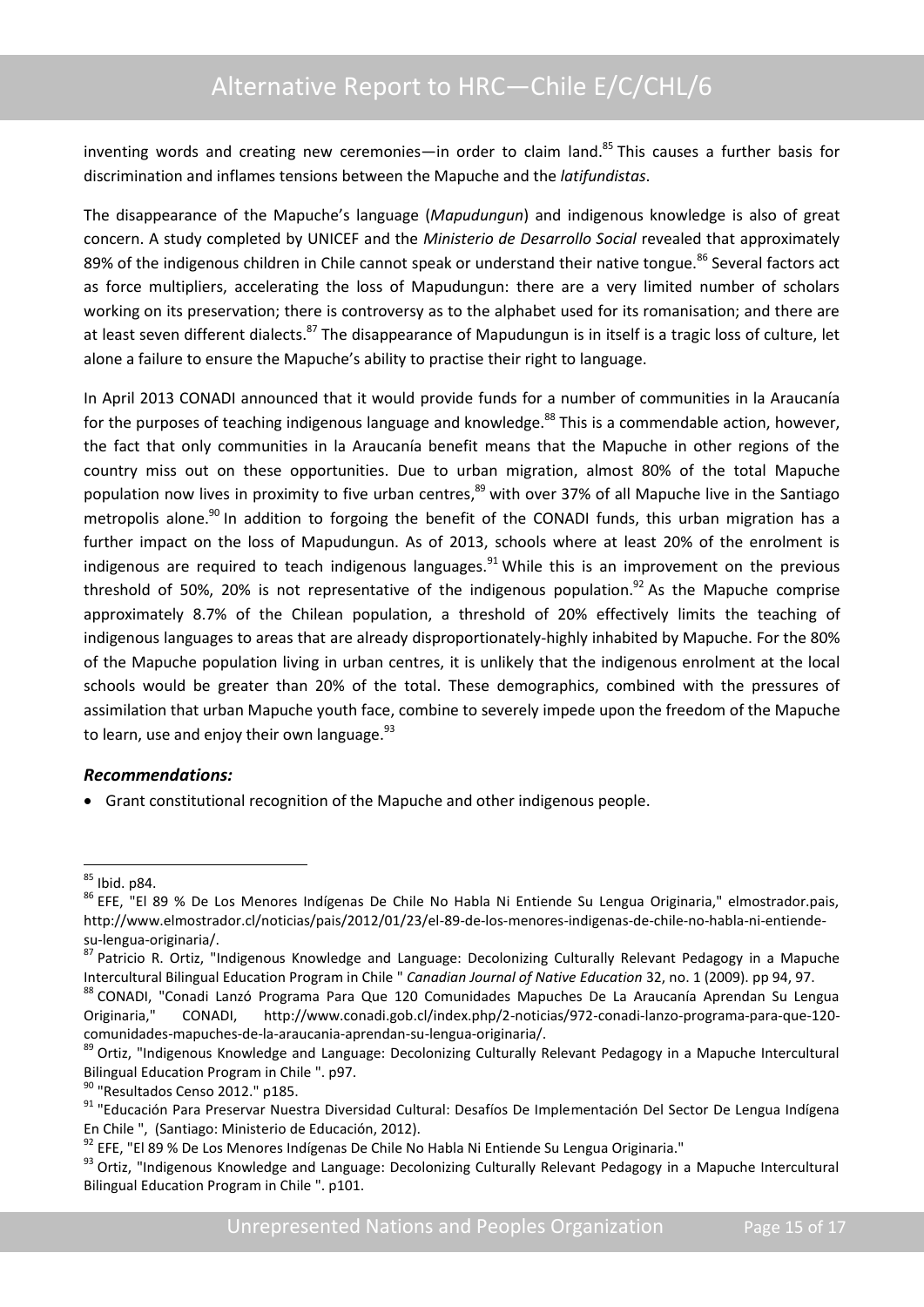- Establish a mechanism by which to enable the restitution of ancestral land to the Mapuche and other indigenous peoples, with appropriate compensation for affected third parties.
- Create legislation to safeguard the Mapuche's and other indigenous people's right to use ancestral land, even if not exclusively occupied.
- Consult with Mapuche communities regarding the commercialisation of their culture, in order to come to a mutually satisfactory arrangement.
- Encourage the use, study and learning of indigenous languages, including Mapudungun.